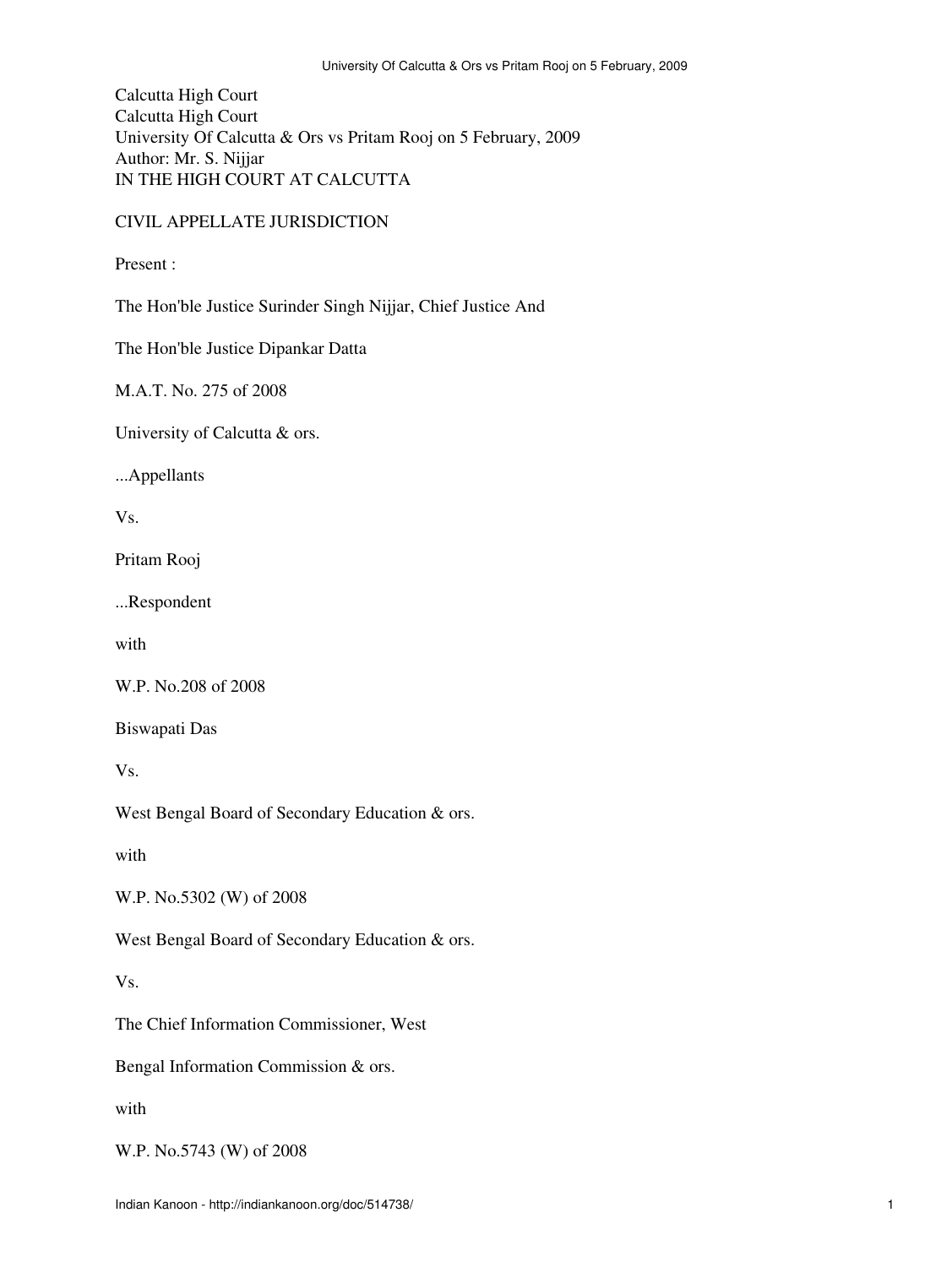West Bengal Board of Secondary Education & ors.

Vs.

The Chief Information Commissioner, West

Bengal Information Commission & ors.

with

W.P. No.5744 (W) of 2008

West Bengal Board of Secondary Education & ors.

Vs.

The Chief Information Commissioner, West

Bengal Information Commission & ors.

with

W.P. No. 18189 (W) of 2008

Aditya Bandopadhyay

Vs.

Central Board of Secondary Education & ors.

For Appellants : Dr. Sambuddha Chakraborty Dr. Sutanu Kumar Patra

Mr. Rajib Kumar Basak

For Respondent no.1 : Mr. Satadal Chatterjee [in M.A.T. No.275 of 2008]

For the State : Mr. Tapas Majumder

[in M.A.T. No.275 of 2008]

For Petitioners : Mr. Anindya Kumar Mitra [in W.P. Nos. 5302 (W) and Mr. L.K. Gupta

5743-44 (W) of 2008] Mr. Kallol Bose

Mr. D. Sarkar

For the State : Ms. Sima Sengupta

[in W.P. Nos. 5302 (W) of 2008] Ms. Susmita Biswas

For Petitioner : Mr. Jayanta Kumar Mitra [in W.P. No.208 of 2008] Mr. A.K. Dhandhania For Petitioner : Mr. Shyamal Das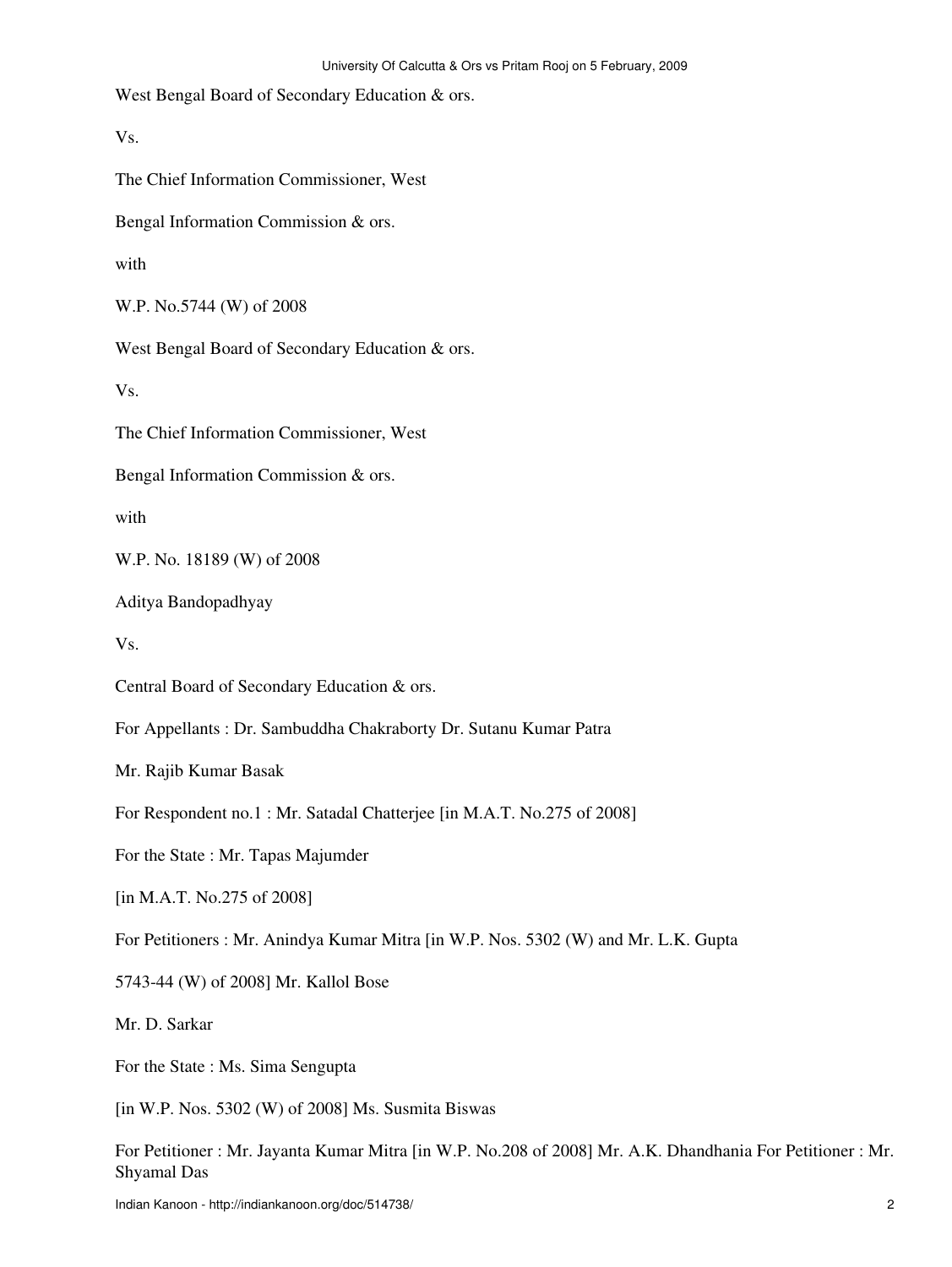[in W.P. No.18189 (W) of 2008] Ms. B. Bhattacharjee For the Respondents : Mr. U.S. Menon

[in W.P. No.18189 (W) of 2008]

For the Information : Mr. R.N. Chakraborty Commission

Heard on : August 18, 19, 20, 21, 25, 26 & 27, 2008 Judgment on : February 5, 2009

Dipankar Datta, J :

The broad issues raised in the writ petitions, registered as W.P. Nos. 208, 5302 (W), 5743 (W), 5744 (W) and 18189 (W), all of 2008, being identical to the issue involved in MAT No. 275 of 2008, a learned Single Judge of this Court by diverse orders have referred the same to the Division Bench for analogous hearing. The writ petitions have since been heard along with the writ appeal referred to above and all the proceedings shall stand concluded by this common judgment.

The facts of each case may now be noticed.

In the writ appeal preferred by the University of Calcutta (hereafter the University) and its officers, judgment and order dated 28.3.2008 passed by a learned Single Judge of this Court allowing W.P. No.22176 (W) of 2007 is the subject matter of challenge. The facts giving rise to the writ petition is that the petitioner, Pritam Rooj (hereafter Pritam) had taken the B.Sc. Part II (Three Year Honours) Examination, 2007 conducted by the University. Although Pritam was successful in clearing the examination, he was dissatisfied with the marks awarded to him in respect of Papers V and VI. He obtained 28 and 36 marks respectively out of a maximum 100. In terms of the regulations framed by the University, he applied for review of his answer scripts in respect of the aforesaid two papers. On revaluation, his marks in Paper V increased by 4 marks while there was no change in Paper VI. On or about 14.8.2007, he had made an application under the Right to Information Act, 2005 (hereafter the RTI Act) seeking inspection of his answer scripts. That application was turned down by the Registrar of the University, who is also its Public Information Officer in terms of the RTI Act, by a letter dated 17.9.2007 which reads as follows: " In response to your above application I am to inform you that it has been decided that henceforth no inspection of any answer script of any examination conducted by the University shall be allowed to any applicant under the Right To Information Act, 2005."

Feeling aggrieved by the said order, Pritam preferred the writ petition seeking production of the answer scripts before the Hon'ble Court for revaluation/reexamination by an expert examiner as also for withdrawal/recalling of the order of rejection dated 17.9.2007. The petition was contested by the University. On hearing the parties, the writ petition was allowed by the learned Single Judge by an elaborate judgment dated 28.3.2008 (since reported in AIR 2008 Cal 118). The operative part of the order reads as follows: "90. As much as an examining body may owe an obligation to its set of examiners, it owes a greater fiduciary duty to its examinees. The examinees are at the heart of a system to cater to whom is brought the examining body and its examiners. If it is the right of a voter, for the little man to have the curriculum vitae of the candidates who seek his insignificant vote, the right of the examinee is no less to seek inspection of his answerscript.

91. Whether it is on the anvil of the legal holy trinity of justice, equity and good conscience, or on the test of openness and transparency being inherent in human rights, or by the myriad tools of construction, or even by the Wednesbury yardstick of reasonablesness, the State Public Information Officer's rejection of the writ petitioner's request to obtain his answerscript cannot be sustained. The University will proceed to immediately offer inspection of the paper that the petitioner seeks. A Writ of Mandamus in that regard must issue. The order of September 17, 2007 is set aside." The petitioner in W.P. No.208 of 2008 is the father of an examinee who had appeared in the Madhyamik Examination, 2007 conducted by the West Bengal Board of Secondary Education (hereafter the WBBSE). The examinee concerned secured first division but due to shortage of 4 (four) marks only, he fell short of 75% marks in the aggregate which would have enabled him to the award of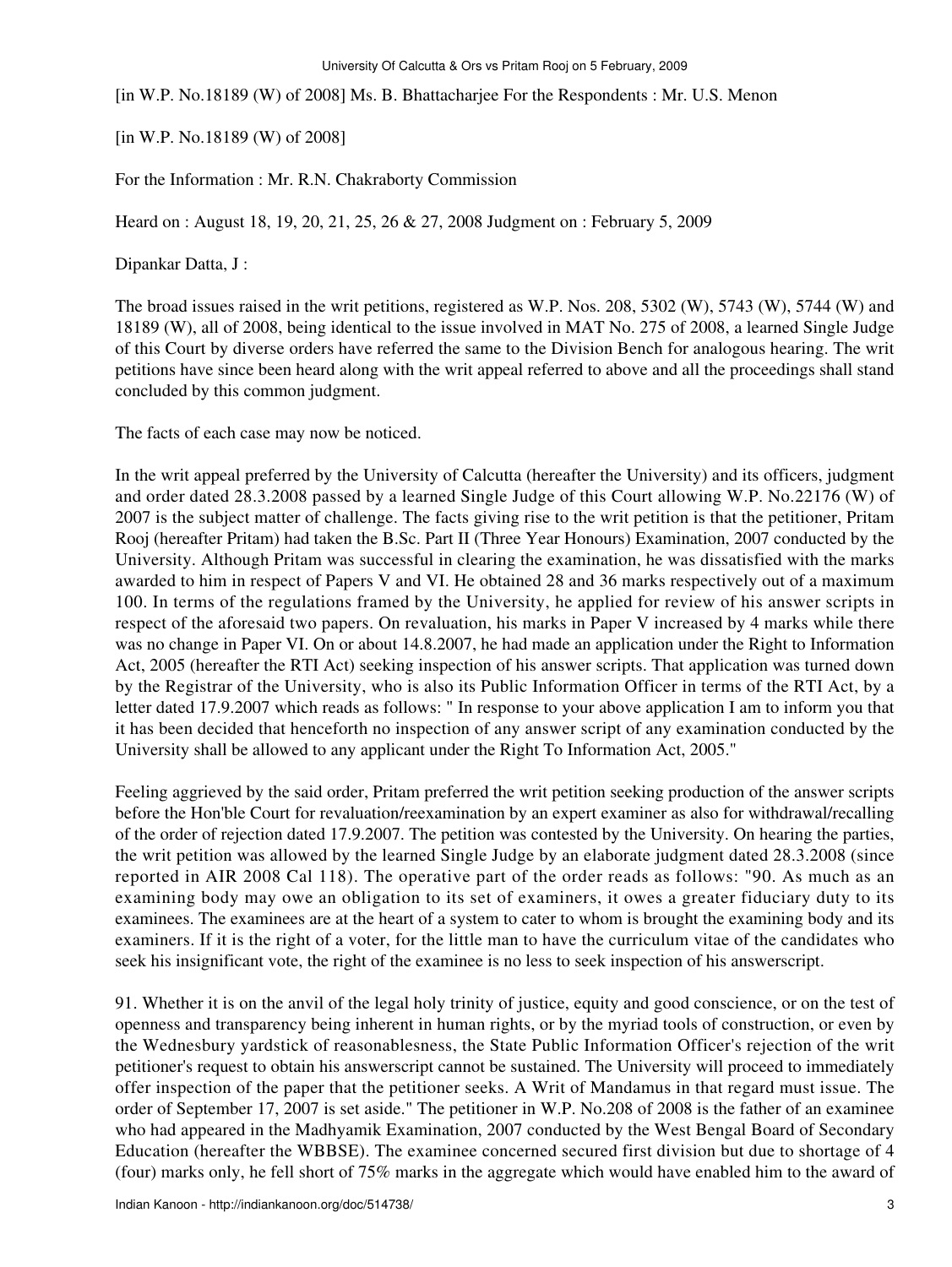a 'star'. The examinee obtained 59, 73 and 50 marks in the English, Physical Science and History papers respectively out of a maximum 100 and felt aggrieved.

The petitioner had then filed an application under Section 6 of the RTI Act on 22.6.2007 seeking inspection of answer scripts. By an order dated 26.7.2007, the Deputy Secretary (Examination) of the WBBSE being its Public Information Officer turned down the request. An appeal was preferred thereagainst which was allowed on 7.9.2007 by the Appellate Authority being the Joint Secretary, School Education Department, Government of West Bengal. The Appellate Authority directed the Public Information Officer of the WBBSE to allow inspection of the scripts as applied for by the petitioner vide his application dated 22.6.2007 within 10 days of receipt of such order after realizing fees as per provisions of Rule 4 of the West Bengal Right to Information Rules, 2006. In the result, the order impugned dated 26.7.2007 was set aside.

The order of the Appellate Authority was not complied with by the WBBSE which resulted in filing of the writ petition claiming an order on the WBBSE to grant inspection of the answer scripts to the petitioner and to his son written by him in respect of English, Physical Science and History papers in compliance with the appellate order together with a direction for re-examination of such scripts.

The aforesaid order of the appellate authority dated 7.9.2007 is the subject matter of challenge in the writ petition filed by the WBBSE being W.P. No.5302 (W) of 2008. The WBBSE has prayed for quashing of such appellate order on various grounds urged in the petition.

W.P. Nos. 5743 (W) and 5744 (W) of 2008 filed by the WBBSE are directed against similar orders passed by the appellate authority, both dated 4.1.2008, whereby the orders of its Public Information Officer rejecting the applications under Section 6 of the RTI Act of the respective examinees' father were quashed and directions were issued to the WBBSE to allow inspection of the scripts as prayed for in the respective applications.

W.P. No.18189 (W) of 2008 is directed against an order dated 12.7.2008 of the Public Information Officer of the Central Board of Secondary Education (hereafter the CBSE). By the said order, the request of the mother of the examinee/petitioner for inspection of her son's answer scripts pertaining to Secondary School Examination, 2008 conducted by the CBSE was rejected in the following words:

"1. The information asked for cannot be supplied due to following reasons: (i) The Information asked by you is exempted under Section  $8(1)(e)$  since CBSE shares fiduciary relationship with its evaluators and maintain confidentiality of both manner and method of evaluation. (ii) Further, the Examination Bye-laws of the Board also provide that no candidate shall claim or entitled, revaluation of his/her answers or disclosure or inspection of answer book(s) or other documents. (iii) The larger public interest does not warrant the disclosure of such information desired by you.

(iv) Central Information Commission on appeal no.ICPB/A-3/CIC/2006 dated 10.02.2006 and judgment dated 23.04.2007 has also ruled out such disclosure (Copy containing extract of judgment dated 23.04.2007 enclosed).

\*\*\*\*"

Mr. Anindya Kumar Mitra, learned senior counsel appearing for the WBBSE argued at length. He, however, did not press the writ petitions filed by the WBBSE on all the grounds urged therein. His submissions are noted hereunder.

He referred to the definition of 'information' and 'right to information', appearing in Section 2(f) and 2(j) of the RTI Act to contend that the inclusive definition of 'information' under Section 2(f) is restricted by the provision contained in Section  $2(j)$  in the manner that 'information' should have to be an information accessible under the RTI Act, and if such an information is accessible under the RTI Act, then only the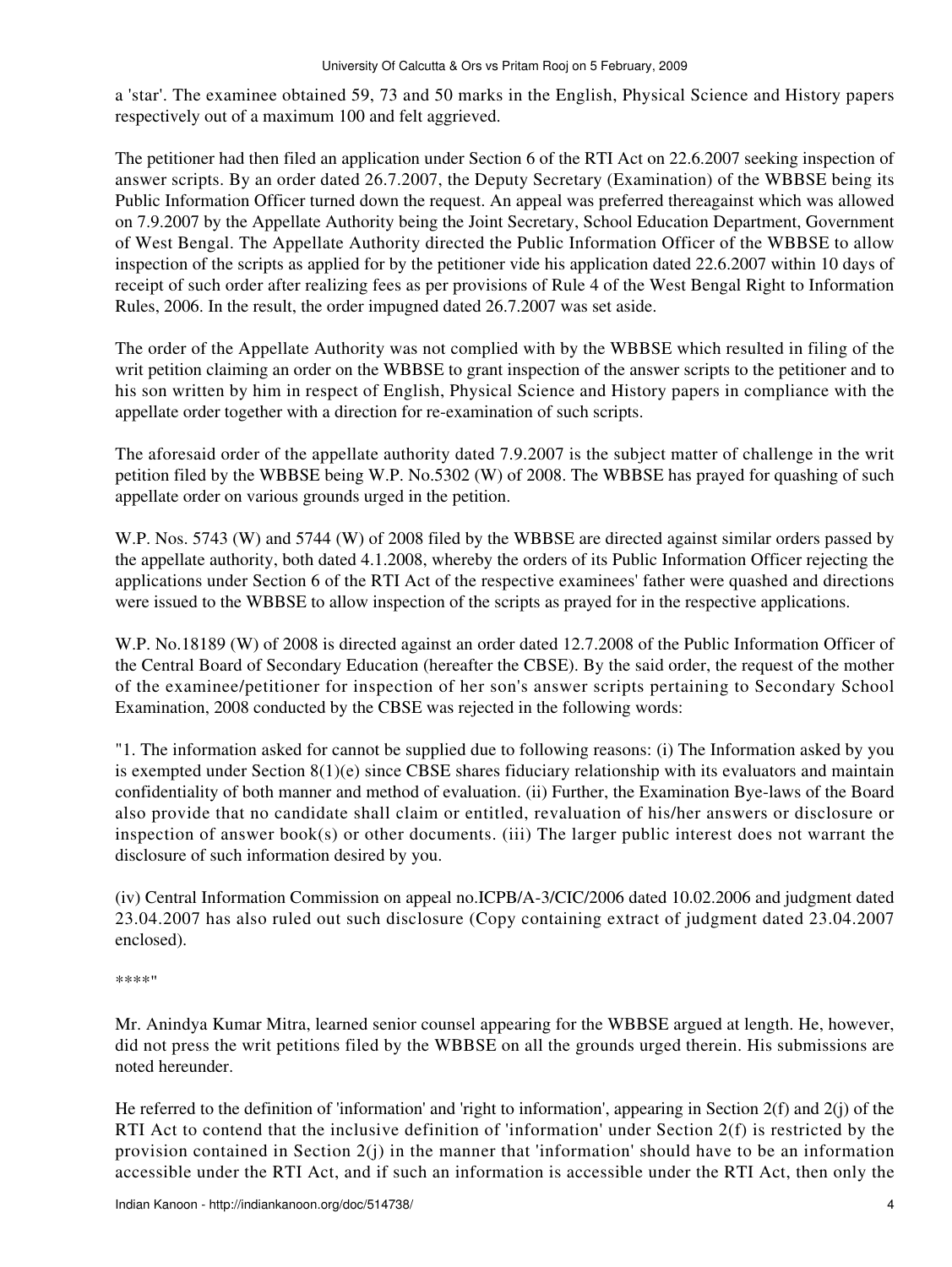incidental/explanatory/inclusive part of Section 2(j) would come into operation. According to him, right to information under the RTI Act is confined to public domain and answer scripts written by an examinee is relatable to private/personal information which is not guaranteed as incidental to the right of freedom of speech protected by Article 19(1)(a) of the Constitution. Article 19(2) of the Constitution empowers imposition of reasonable restrictions on the right conferred by Article  $19(1)(a)$  by law and the WBBSE having framed regulations in terms of power conferred by the West Bengal Board of Secondary Education Act, 1963 (hereafter the 1963 Act) having the force of law, which denies the examinees access to answer scripts written by them, any order directing inspection of such scripts by the examinees on construing answer scripts to be 'information' as defined in the RTI Act would offend Regulation 14(4) of the West Bengal Board of Secondary (Examination) Regulations, 2001 (hereafter the said Regulations). Since the said Regulations have not been subjected to challenge by any of the examinees, they cannot have access to answer scripts so long the said Regulations govern the field. He also referred to Regulation 14(1) and (2) of the said Regulations to contend that an aggrieved examinee is entitled to have his answer scripts reviewed/scrutinized and, therefore, interests of an examinee are adequately protected by the subordinate legislation framed under the 1963 Act.

Next, he referred to Section 4 of the RTI Act and contended that the learned Judge while allowing the writ petition of Pritam did not have the occasion to consider the provisions contained therein. According to him, Section 4 deals with the substantive form of 'information' and provides for the obligations to be performed by public authorities. If answer scripts come within the purview of definition of the word 'records' under Section 2(i) of the RTI Act, a duty is cast upon each and every public authority (which would necessarily include the WBBSE) under clause (a) of Section 4(1) to catalogue and index the same in a manner and form which would facilitate the right to obtain information under the RTI Act. Unfortunately, it is not possible to catalogue and index the answer scripts written by examinees taking Madhyamik Pariksha conducted by the WBBSE in the manner and form which would facilitate the right to information under the RTI Act, particularly keeping in view the volume of answer scripts the WBBSE is required to handle each year. Supplementary affidavits filed by the WBBSE were referred to for demonstrating the magnitude of the nature of duties and functions which the WBBSE is obliged to discharge and perform while conducting Madhyamik Pariksha. That apart, he contended that if such huge volume of answer scripts have to be retained for the mandatory period of 20 years as required under Section 8(3) of the RTI Act, the same would reach unmanageable limits and it would be absolutely impracticable for the WBBSE to carry out its functions.

Referring to Section  $4(1)(b)$  of the RTI Act as well as sub-sections (2), (3) and (4) of Section 4, he submitted that answer scripts of examinees are incapable of being published or updated every year and it is also not possible to widely publish and disseminate the information and, therefore, answer scripts do not come within the ambit of the term 'information' under the RTI Act. According to him, the term 'information' under the RTI Act should be interpreted to mean information which can be widely published under Section 4(2) and could be disseminated under Section 4(3) of the RTI Act.

He further contended that legislative intent of a statute cannot be interpreted to lead to any absurdity and/or impracticability and hence having regard to the decisions of the Apex Court reported in AIR 1986 SC 137 : American Home Products Corporation vs. Mac Laboratories Pvt. Ltd. & anr., AIR 1986 SC 1499 : M/s. Girdhari Lal and sons vs. Balbir Nath Mathur & ors., and (2004) 6 SCC 626 : Lalit Mohan Pandey vs. Puran Singh  $&$  ors., the RTI Act ought to be interpreted in a manner that the term 'information' defined therein does not include answer scripts of examinees taking a public examination within its ambit. He urged the Court to interpret the provisions of the RTI Act in a reasonable and rational manner to obviate any absurdity and/or impracticability arising out of working of the provisions of the RTI Act. He strenuously urged the Court to hold that the definition of 'information', 'records' and 'right to information' appearing in Section 2(f), (i) and (j) respectively of the RTI Act read with Sections 3 and 4 thereof, construed and interpreted in the light of the preamble and the objects of the RTI Act, lead to interpretation thereof which would enable furnishing of information from records in public domain for public interest and since answer scripts do not have the element of 'public domain' or 'public interest' attached with it, the same should not be construed to be included within the purview of the RTI Act. He accordingly prayed for relief as claimed by WBBSE in its petitions and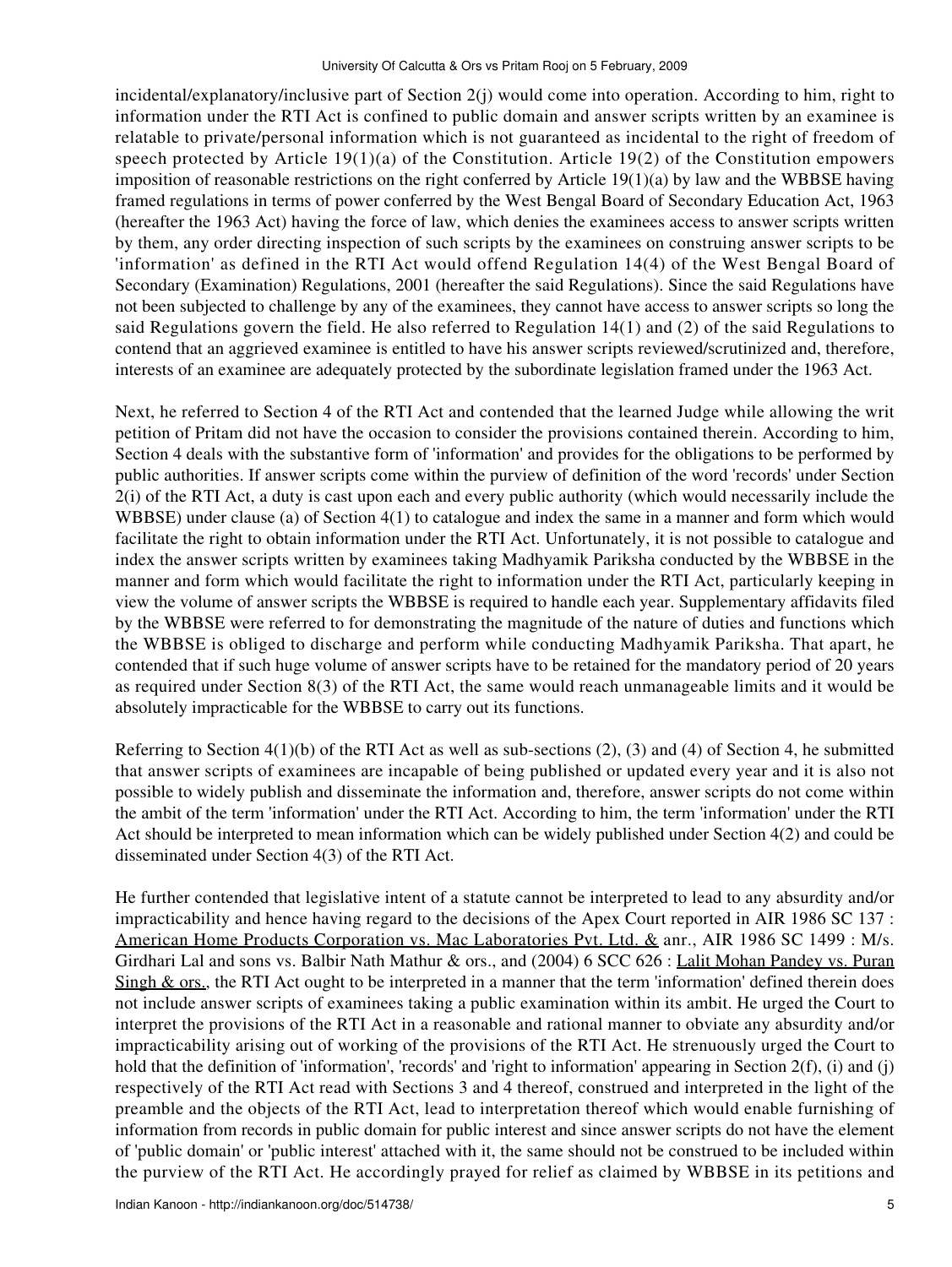dismissal of W.P. No. 208 of 2008.

Dr. Chakraborty, learned counsel representing the University in the writ appeal placed the impugned judgment of the learned Judge dated 28.03.2008 in its entirety. Referring to the concessions purported to have made by him as recorded in the judgment under appeal, he contended that he had not conceded on any point and the learned Judge erred in so recording. According to him, the RTI Act has merely streamlined the procedure and laid down the modalities for furnishing of information. What was not there earlier, the RTI Act did not create anything new. He contended that it is too late in the day to doubt that the RTI Act seeks to give access to citizens who would like to have information regarding functioning of public authorities. He relied on its preamble to emphasize the purpose for which the RTI Act was enacted. He urged that information which could be gathered from an assessed answer script would not be vital for the functioning of the Government or for good governance of the country as well as to preserve democracy and, therefore, inspection of answer scripts by an examinee was not in contemplation of the Parliament at the time of enacting the RTI Act. Exercise of democratic rights of citizens in tune with Article 19 of the Constitution does not guarantee a student the right to inspect his own answer script. Under Article 19(1)(a) of the Constitution, an examinee has no right to examine his answer scripts and, therefore, the RTI Act also does not contemplate such right. He reiterated before the Court that the University would generously give limited information to the examinees by letting them know the particulars of marks obtained by them in respect of each of the questions answered by them without giving access to the entire answer scripts and that would obviate the need of opening answer scripts of students to inspection which is also not the object of the RTI Act.

He referred to the decision reported in AIR 1984 SC 1543 : Maharashtra State Board of Secondary and Higher Secondary Education and ano. Vs. Paritosh Bhupesh Kumarsheth, etc. for the propositions that finality ought to be attached to the results of public examinations, that an examinee has no right to inspect his answer script, that principles of natural justice have no application in such cases and that any drawbacks in the policy incorporated in rules/regulations framed by examining bodies would not render the same ultra vires and the Court cannot strike it down on the ground that, in its opinion, it is not a wise or prudent policy, but is even a foolish one and not really intended to effectuate the purposes of the Act. He also relied on the decision reported in 2007(1) SCC 603 : President, Board of Secondary Education, Orissa and ano. Vs. D. Suvankar for the proposition that interference of Courts in academic matters is limited and is called for only if there be compelling circumstances or apparent infirmity in evaluation.

On the basis of the above submissions, he appealed to the Court to set aside the impugned judgment.

Mr. Menon, learned counsel for the CBSE adopted the submissions advanced on behalf of the WBBSE and the University and as such did not advance oral arguments. He, however, requested us to consider the written notes of arguments filed by him.

Mr. Jayanta Kumar Mitra, learned senior counsel while appearing in support of W.P. No. 208 of 2008 opposed the connected writ petition filed by the WBBSE being W.P. No. 5302 (W) of 2008. He referred to the preamble of the Constitution to emphasize that it seeks to secure liberty of thought and expression. Next, he referred to Article 19(1)(a) of the Constitution and submitted that in terms of the decision of the Apex Court reported in AIR 1975 SC 865 : The State of Uttar Pradesh vs Raj Narain and ors., a citizen of a country has the right to know every public act and for that matter everything done in a public way by public functionaries. According to him, the right to information was available much before the RTI Act came into force and it only provides the machinery for making information available. By relying on the decision reported in AIR 1982 SC 149 : S.P. Gupta vs. Union of India, he contended that disclosure of information in regard to functioning of Government must be the rule and secrecy an exception. The concept of public interest inheres in furnishing information as sought for by a citizen. There has been a constant demand for openness and transparency in the Government's functioning and a positive participation of the people is necessary for a democratic state. It is healthy to have suspicion and it is for the Government to establish that any and every action taken by it is in public interest and, therefore, there is nothing to hide. Secrecy is an exception for which there must be a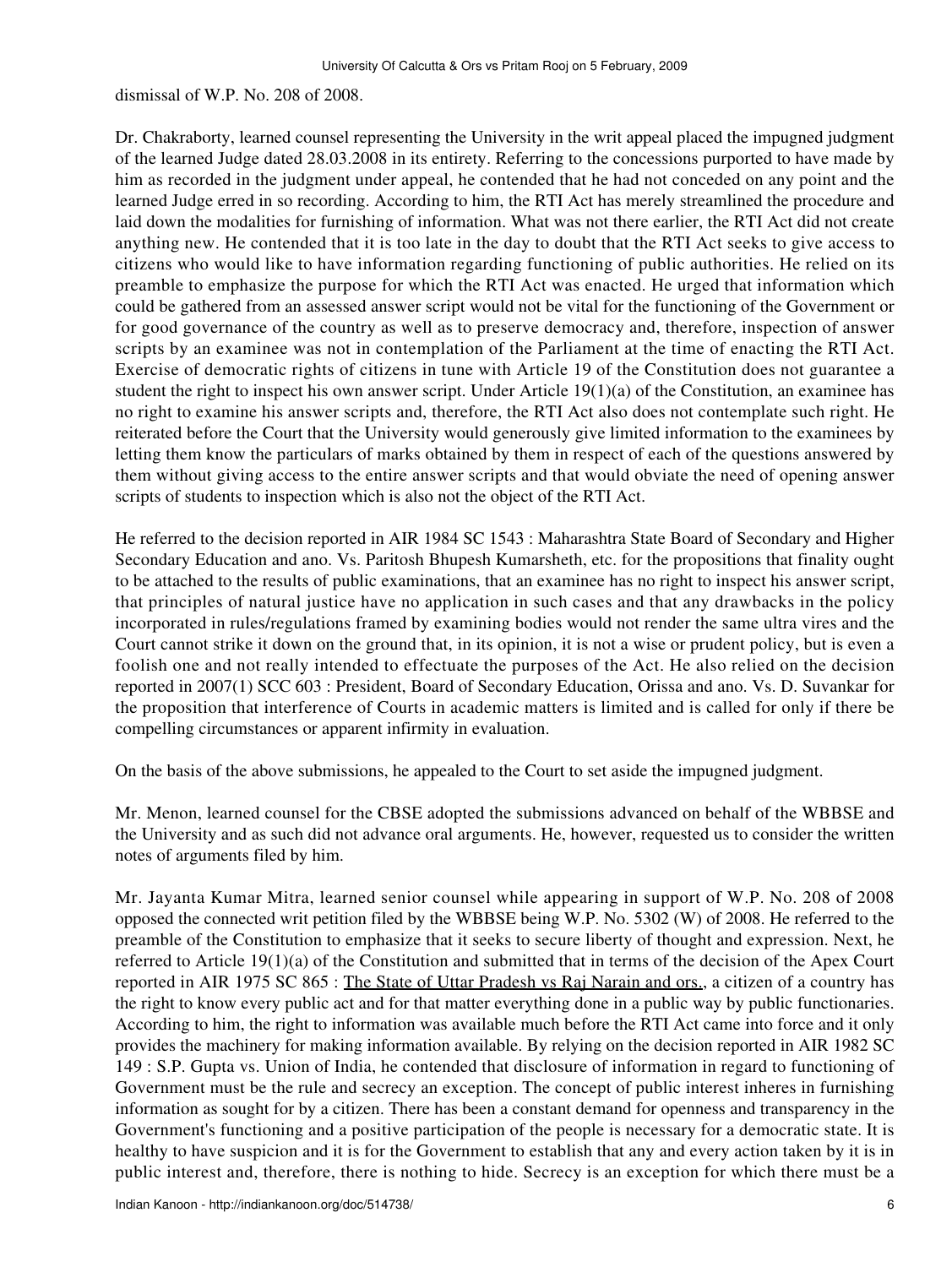justification. Disclosures serve an important aspect of public interest. The RTI Act is not to be read in a manner to curtail rights which the Constitution recognizes for the RTI Act does not say anything contrary to what the Constitution and the rules say. If the information sought for is withheld for no good reason, it would be reasonable to suspect that there is something under the table which is sought to be hidden. He referred to paragraphs 16, 17 and 18 in W.P. 5302 (W) of 2008 to contend that although the WBBSE has claimed exemption in terms of provisions contained in Section 8(1) of the RTI Act, such point was not argued on its behalf which clearly shows that it is itself not sure under which specific provision access to answer scripts may be withheld. He then referred to the decisions reported in AIR 1986 SC 515 : Indian Express Newspapers (Bombay) Private Ltd. and ors vs. Union of India and ors., (1995) 2 SCC 161 : Secretary, Ministry of Information and Broadcasting, Govt. of India and ors. vs. Cricket Association of Bengal and ors., (2002) 5 SCC 294 : Union of India vs. Association for Democratic Reforms and ano., (2004) 2 SCC 476 : People's Union for Civil Liberties and ano. Vs. Union of India 7 ors., AIR 2003 Del 103 : Ozair Husain vs. Union of India and ano. and AIR 2005 Bom 145 : F.A. Picture International vs. Central Board of Film Certification, Mumbai and ano. to drive home the point that right to information has always been considered an integral part of the right guaranteed under Article 19(1)(a) of the Constitution. While praying for dismissal of the writ petition filed by the WBBSE, he prayed for relief as claimed in the writ petition filed by the concerned examinee's father.

Mr. Chatterjee, learned Counsel, representing Pritam contended that the RTI Act is meant to serve two fold purposes, viz. (i) effectuating the right to know already enshrined in Article 19(1)(a) of the Constitution; and (ii) greater access to information in order to ensure maximum disclosure and minimum exemption. He referred to the long title of the RTI Act in this connection and submitted that preservation of paramountcy of the democratic ideal being the main intention of the legislature while enacting it, furnishing information as sought for by a citizen is the relevant factor which cannot be left to the mercy of the public authority. The statute ought to be interpreted in a manner which should lean in favour of the desire of the citizen and not in favour of the authority that may face difficulties and inconveniences since the same cannot stand in the way of disseminating information.

Next, he referred to the definition of 'information' in the RTI Act and contended that it has both an exhaustive aspect and an inclusive aspect. He stressed on the words 'any material in any form' appearing in Section 2(f) to contend that it points to an exhaustive definition denoting all types of information in all forms and that having regard to its pervasiveness, answer scripts would fall within its ambit. While referring to the inclusive aspect of the definition, he contended that a 'paper' or a 'record' would also constitute information and that 'record' as defined in Section 2(i) includes a manuscript. According to him, an answer script is a 'paper' and a hand-written document, i.e. a manuscript and, therefore, would directly be embraced by the definition 'information' in Section 2(f).

On the right of an examinee to claim inspection of his answer scripts, he contended that one has a right to obtain information subject to the provisions of the RTI Act. Information that is accessible under the RTI Act and held by or under the control of any public authority would include the right to inspect the work, documents and records and taking notes or extracts therefrom. According to him, access to that information only which is forbidden under Section 8 of the RTI Act may not be had by a citizen seeking information. However, the right to inspect answer script is not included in the exemption list provided by Section 8 and, therefore, an examinee cannot be deprived of such right to have inspection and to take notes therefrom.

The decision in Paritosh Bhupesh Kumarsheth (supra) was sought to be distinguished by him by contending that the said decision was delivered while construing a particular regulation of the Maharashtra Secondary Education Board which expressly prohibited inspection of answer scripts by an examinee. He further contended that a special statute having been enacted to meet the changing problems of modern times, interpretation thereof ought to be made in a fresh manner free from the hang over of precedents delivered while considering old enactments. Reference in this connection was made to the decision reported in AIR 1974 SC 1069 : Katikara Chintamani Dora and ors. vs. Guatreddi Annamanaidu and ors.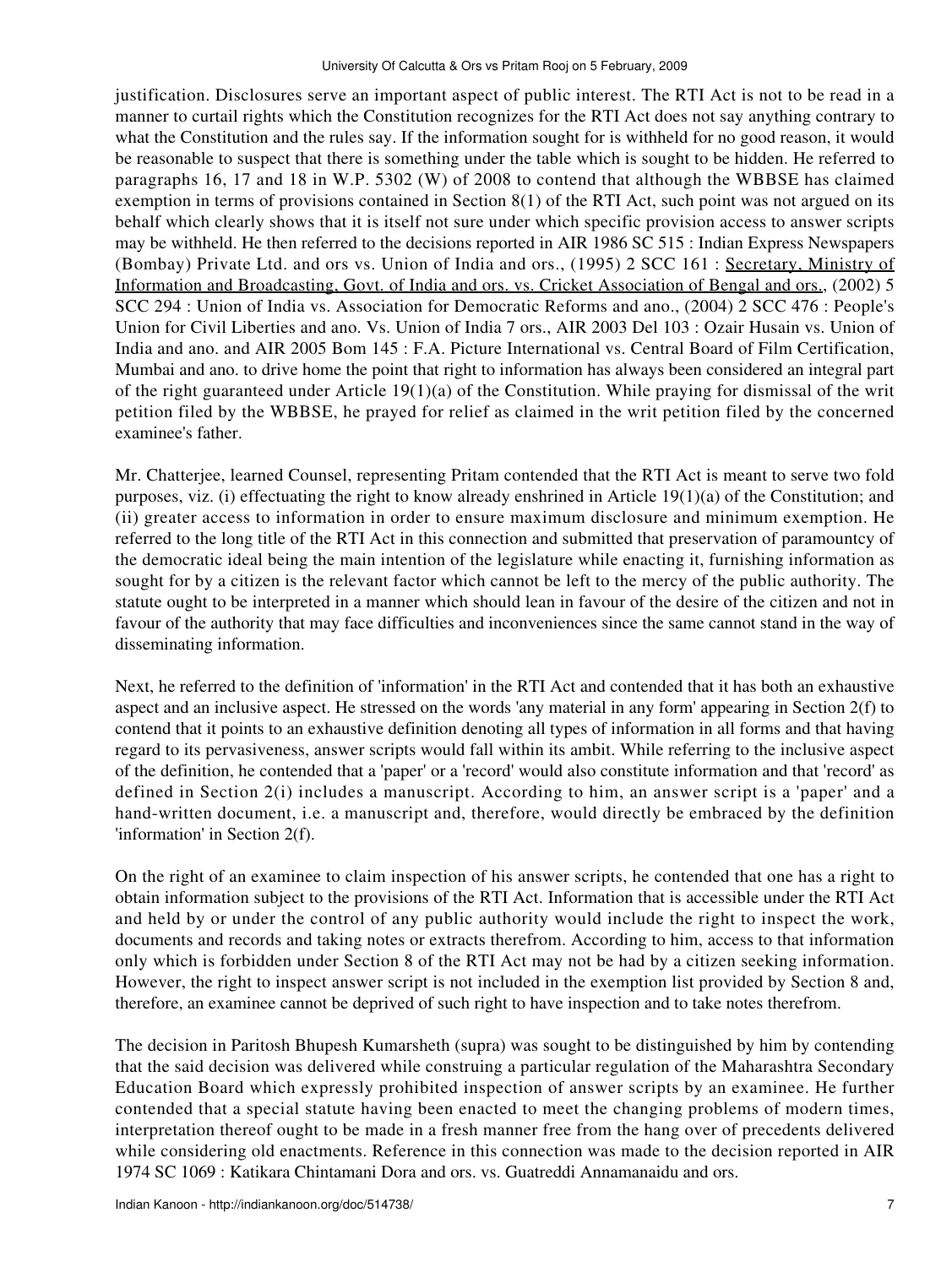To counter the argument of Mr. Mitra and Dr. Chakraborty that upholding an examinee's claim to have inspection of his answer scripts would amount to opening a floodgate of applications causing serious problem and prejudice to the public authority, he contended that such an argument is one of desperation and that only because there is a possibility of opening the floodgates for litigation, a mandatory right of a citizen cannot be permitted to be taken away. Reference in this connection was made to the decision reported in AIR 2007 SC 1706: Coal India Ltd. vs. Saroj Kumar Mishra.

Answering the argument of Mr. Mitra that information as defined in Section 2(f) of the RTI Act is confined to those mentioned in Section 4 thereof and, therefore, only those information mentioned in Section 4 would be open for being furnished to a citizen on request, he contended that Section 4 does not provide the exhaustive list of matters in respect whereof right to information can be exercised. According to him, Section 4 is the exhaustive procedure for attainment of the right to information guaranteed by Section 3. In this connection he referred to the decision reported in AIR 2007 Kerala 225 : Canara Bank vs. Central Information Commission, Delhi to urge that the contention of Mr. Mitra ought not to be accepted.

He also contended that having regard to all the provisions of the RTI Act and in particular Section 18 thereof, the right to have an inspection of the answer scripts on merits is also conceived by the RTI Act and in an appropriate case the word 'examination' in Section 18(3) would include having the document, i.e. the answer script, examined by a competent expert. Reference was also made to Section 18(4) of the RTI Act to contend that the Central Information Commission or the State Information Commission has the right to examine any record which is under the control of a public authority and the same cannot be withheld on any ground.

He, accordingly, prayed for dismissal of the writ appeal. Mr. R.N. Chakravarty, learned counsel for the Information Commission supported the claim of the examinees and submitted that they are entitled to relief , as prayed.

In reply, Mr. Mitra while referring to the decisions relied on by his adversary Mr. Mitra conceded that the concept of "right to information" is recognized to be embedded in and/or is a corollary to the fundamental right of "freedom of speech and expression" as guaranteed under Article 19(1)(a) of the Constitution of India; however, the RTI Act has streamlined and harmonized the various conflicting interests arising out of such right and the provisions thereof have only set down the modalities and procedure through which such right could be exercised by the public at large in public interest. It basically adds nothing new to the well recognized right of information fostered under the aforesaid judgments of the Hon'ble Apex Court of the country from time to time. According to him, while conducting public examinations, the WBBSE is obliged to bear in mind two primary objects of public interest, viz. (i) holding of examinations annually without any delay and (ii) finality of such examinations. If the examinees are allowed access to the answer scripts written by them by way of inspection or otherwise in terms of the RTI Act which would not serve any public interest, the WBBSE would be failing in its duty to achieve the interest of a vast majority of the society and, therefore, to harmonize and/or balance the conflicting interests, the private interest of an individual must yield to the larger public interest or else the entire system would come to a grinding halt. He contended that the WBBSE owes no public duty to grant inspection of scripts to the examinees by allowing access thereto. He reiterated that while definition of the word 'information' under the RTI Act is very wide, 'right to information' is narrowed down having regard to the provisions of the RTI Act and information of the nature mentioned in Section 4 of the RTI Act is only accessible. Accordingly, the Court may hold that answer scripts written by examinees are private documents not within public domain and, therefore, examinees taking public examinations are not entitled to have access thereto having regard to the provisions of the RTI Act.

We have heard learned counsel for the respective parties. Two questions arise for a decision on the writ appeal and the writ petitions, and they are: (i) Whether answer scripts written by an examinee in course of a public examination is comprehended within the definition of 'information' under the RTI Act?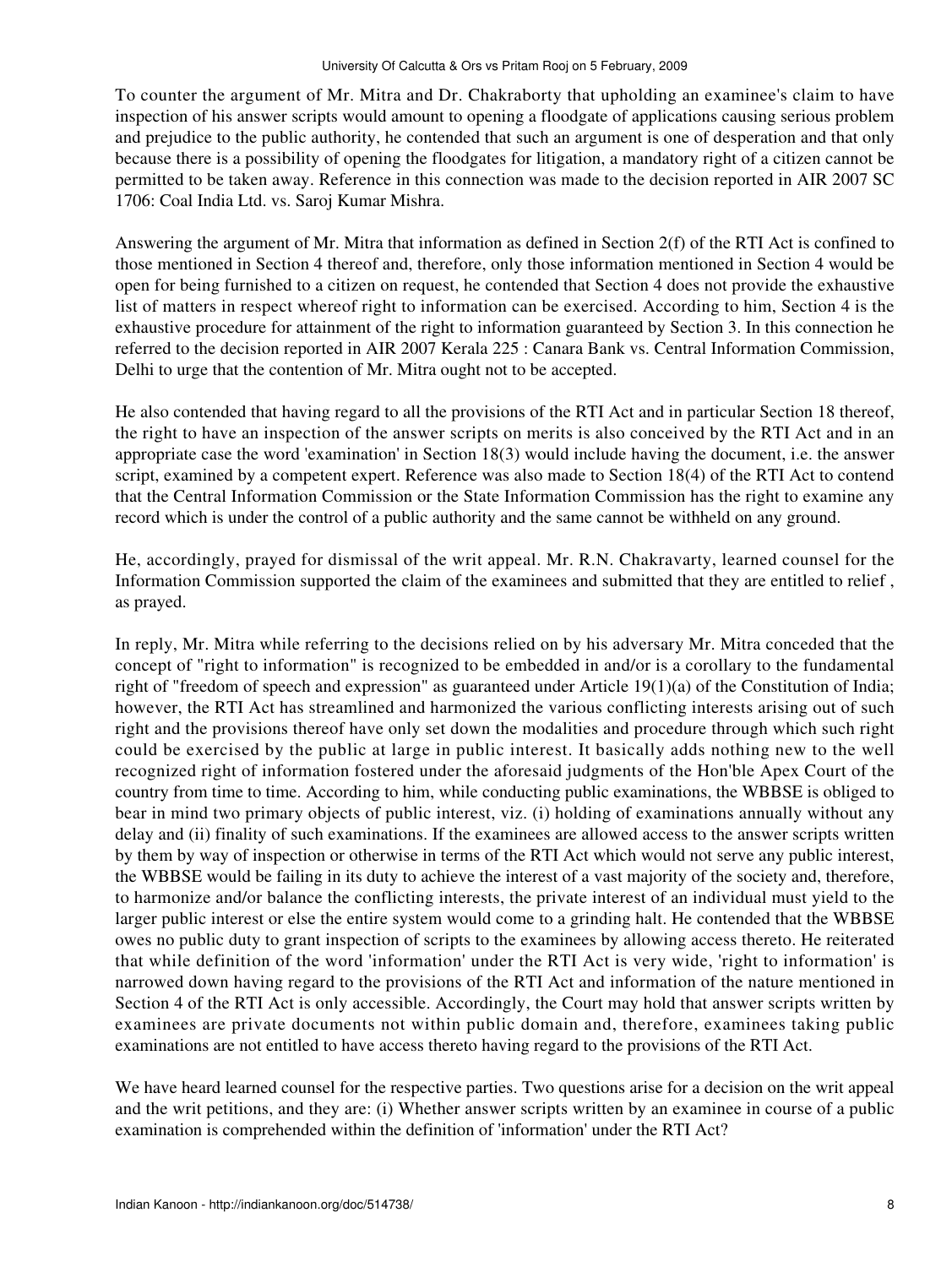(ii) If the answer to the first question is in the affirmative, whether an examinee is entitled to have access thereto? In other words, whether access thereto can be withheld by the public authority on any valid ground traceable in the RTI Act?

The learned Judge while deciding the writ petition of Pritam answered the first issue supra in the affirmative. His Lordship also ruled that the public authority, i.e. the University in terms of the provisions of the RTI Act, is not entitled to debar an examinee's access to the answer scripts. We have perused the well-written, well considered and comprehensive judgment and order of the learned Judge on the writ petition of Pritam and find ourselves in complete agreement with the view taken by His Lordship except on one aspect to which we shall advert later. For such view, we propose to give the following few reasons.

It would be worthwhile to travel down memory lane and notice the authoritative pronouncements of the Apex Court, starting from the decision in Raj Narain (supra), on the scope and ambit of Article 19(1)(a) of the Constitution and ruling that right of information is part of the fundamental right guaranteed thereby. In Raj Narain (supra), the Constitution Bench of the Apex Court considered the question as to whether privilege could be claimed by the Government of Uttar Pradesh under Section 123 of the Evidence Act in respect of what has been described for the sake of brevity to be the Blue Book summoned from it and certain documents summoned from the Superintendent of Police, Rae Bareli, Uttar Pradesh. Therein, it was held as follows: "In a Government of responsibility like ours, where all the agents of the public must be responsible for their conduct, there can be but few secrets. The people of this country have a right to know every public act, everything that is done in a public way, by their public functionaries. They are entitled to know the particulars of every public transaction in all its bearing. The right to know, which is derived from the concept of freedom of speech, though not absolute, is a factor which should make one wary, when secrecy is claimed for transactions which can, at any rate, have no repercussion on public security, see New York Times Co. vs. United States, (1971) 29 Law Ed. 822 = 403 U.S. 713. To cover with veil of secrecy, the common routine business, is not in the interest of the public. Such secrecy can seldom be legitimately desired. It is generally desired for the purpose of parties and politics or personal self- interest or bureaucratic routine. The responsibility of officials to explain and to justify their acts is the chief safeguard against oppression and corruption: \*\*\*\*\*\*\*

To justify a privilege, secrecy must be indispensable to induce freedom of official communication or efficiency in the transaction of official business and it must be further a secrecy which has remained or would have remained inviolable but for the compulsory disclosure. In how many transactions of official business is there ordinarily such a secrecy? If there arises at any time a genuine instance of such otherwise inviolate secrecy, let the necessity of maintaining it be determined on its merits (see 'Wigmore on Evidence', 3rd ed : Vol 8, P 790)."

(emphasis supplied by us)

In S.P. Gupta (supra), the Apex Court had the occasion to observe as follows:

"64. Now it is obvious from the Constitution that we have adopted a democratic form of Government. Where a society has chosen to accept democracy as its credal faith, it is elementary that the citizens ought to know what their Government is doing. The citizens have a right to decide by whom and by what rules they shall be governed and they are entitled to call on those who govern on their behalf to account for their conduct. No democratic Government can survive without accountability and the basic postulate of accountability is that the people should have information about the functioning of the Government. It is only if people know how Government is functioning that they can fulfil the role which democracy assigns to them and make democracy a really effective participatory democracy. 'Knowledge' said James Madison, 'will for ever govern ignorance and a people who mean to be their own governors must arm themselves with the power knowledge gives. A popular Government without popular information or the means of obtaining it, is but a prologue to a force or tragedy or perhaps both'. The citizens' right to know the facts, the true facts, about the administration of the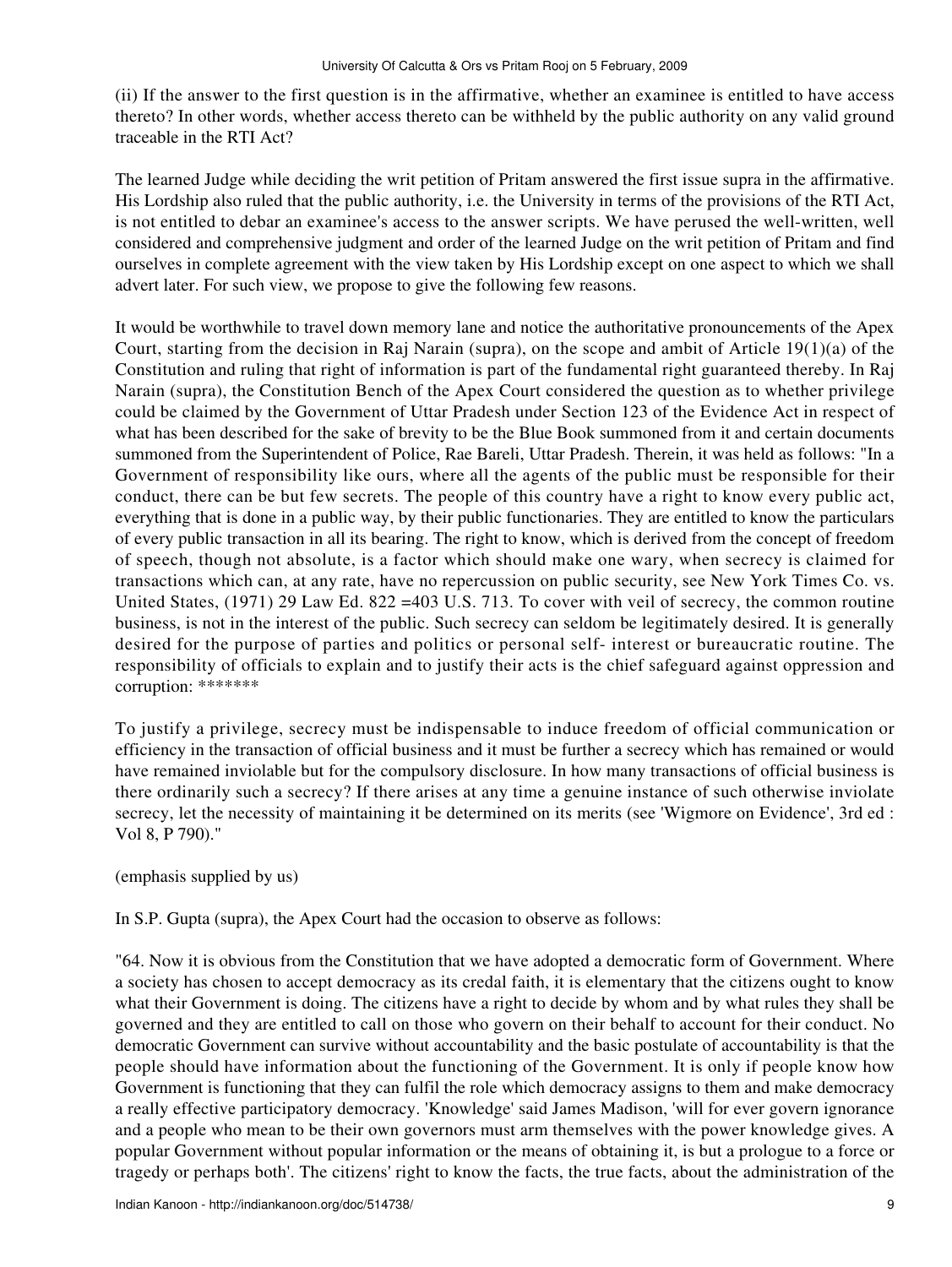country is thus one of the pillars of a democratic State. And that is why the demand for openness in the Government is increasingly growing in different parts of the world.

65. The demand for openness in the Government is based principally on two reasons. It is now widely accepted that democracy does not consist merely in people exercising their franchise once in five years to choose their rulers and, once the vote is cast, then retiring in passivity and not taking any interest in the Government. Today it is common ground that democracy has a more positive content and its orchestration has to be continuous and pervasive. This means inter alia that people should not only cast intelligent and rational votes but should also exercise sound judgment on the conduct of the Government and the merits of public policies, so that democracy does not remain merely a sporadic exercise in voting but becomes a continuous process of Government -- an attitude and habit of mind. But this important role people can fulfil in a democracy only if it is an open Government where there is full access to information in regard to the functioning of the Government.

66.\*\*\*\*The concept of an open government is the direct emanation from the right to know which seems to be implicit in the right of free speech and expression guaranteed under Article 19(1)(a). Therefore, disclosure of information in regard to the functioning of Government must be the rule and secrecy an exception justified only where the strictest requirement of public interest so demands. The approach of the court must be to attenuate the area of secrecy as much as possible consistently with the requirement of public interest, bearing in mind all the time that disclosure also serves an important aspect of public interest. \*\*\*\*\*".

## (emphasis supplied by us)

In Secy., Ministry of Information & Broadcasting, Govt. of India (supra), the Apex Court while considering the several points of law formulated and mentioned in paragraph 2 of its decision ruled as follows:

"43. We may now summarise the law on the freedom of speech and expression under Article  $19(1)(a)$  as restricted by Article 19(2). The freedom of speech and expression includes right to acquire information and to disseminate it. Freedom of speech and expression is necessary, for self- expression which is an important means of free conscience and self- fulfilment. It enables people to contribute to debates on social and moral issues. It is the best way to find a truest model of anything, since it is only through it that the widest possible range of ideas can circulate. It is the only vehicle of political discourse so essential to democracy. Equally important is the role it plays in facilitating artistic and scholarly endeavours of all sorts. The right to communicate, therefore, includes right to communicate through any media that is available whether print or electronic or audio-visual such as advertisement, movie, article, speech etc. That is why freedom of speech and expression includes freedom of the press. The freedom of the press in terms includes right to circulate and also to determine the volume of such circulation. This freedom includes the freedom to communicate or circulate one's opinion without interference to as large a population in the country, as well as abroad, as is possible to reach.

44. This fundamental right can be limited only by reasonable restrictions under a law made for the purposes mentioned in Article 19(2) of the Constitution.

45. The burden is on the authority to justify the restrictions. Public order is not the same thing as public safety and hence no restrictions can be placed on the right to freedom of speech and expression on the ground that public safety is endangered. Unlike in the American Constitution, limitations on fundamental rights are specifically spelt out under Article 19(2) of our Constitution. Hence no restrictions can be placed on the right to freedom of speech and expression on grounds other than those specified under Article 19(2)."

In Assn. for Democratic Reforms (supra), the Apex Court was, inter alia, seized of the issue as to whether before casting votes, the voters have a right to know relevant particulars of the candidates contesting the elections. While deciding the issue, the Apex Court held as follows: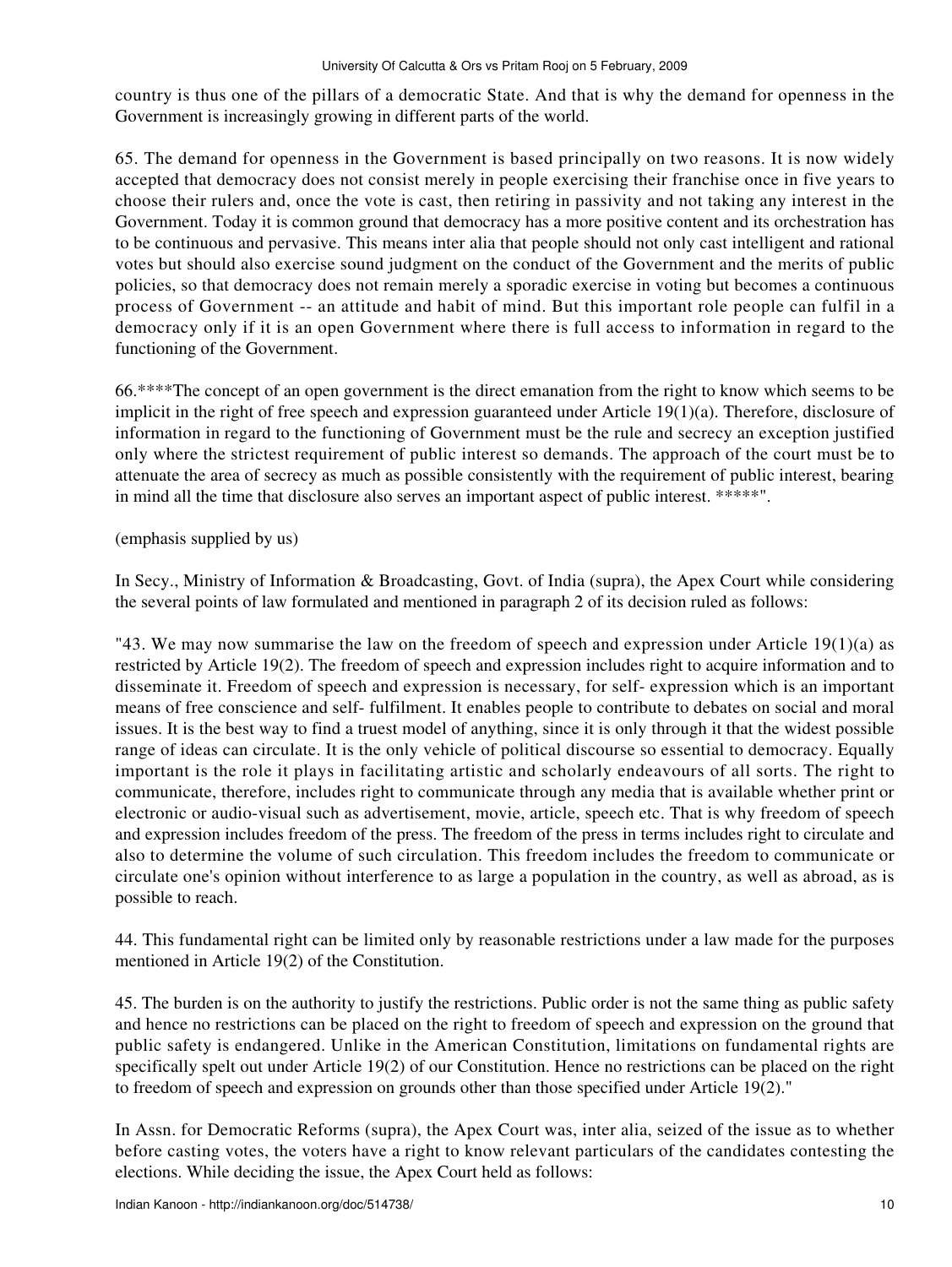"30. Now we would refer to various decisions of this Court dealing with citizens' right to know, which is derived from the concept of 'freedom of speech and expression'. The people of the country have a right to know every public act, everything that is done in a public way by the public functionaries. MPs or MLAs are undoubtedly public functionaries. Public education is essential for functioning of the process of popular government and to assist the discovery of truth and strengthening the capacity of an individual in participating in the decision-making process. The decision- making process of a voter would include his right to know about public functionaries who are required to be elected by him.

\*\*\*\*\*\*\*\*\*\*\*\*\*

46. To sum up the legal and constitutional position which emerges from the aforesaid discussion, it can be stated that:

\*\*\*\*\*\*\*\*\*\*\*\*\*

5. The right to get information in democracy is recognised all throughout and it is a natural right flowing from the concept of democracy. At this stage, we would refer to Article 19(1) and (2) of the International Covenant on Civil and Political Rights, which is as under:

'(1) Everyone shall have the right to hold opinions without interference. (2) Everyone shall have the right to freedom of expression; this right shall include freedom to seek, receive and impart information and ideas of all kinds, regardless of frontiers, either orally, in writing or in print, in the form of art, or through any other media of his choice.'

6. On cumulative reading of a plethora of decisions of this Court as referred to, it is clear that if the field meant for legislature and executive is left unoccupied detrimental to the public interest, this Court would have ample jurisdiction under Article 32 read with Articles 141 and 142 of the Constitution to issue necessary directions to the executive to subserve public interest.

7. Under our Constitution, Article 19(1)(a) provides for freedom of speech and expression. Voter's speech or expression in case of election would include casting of votes, that is to say, voter speaks out or expresses by casting vote. For this purpose, information about the candidate to be selected is a must. Voter's (little man - citizen's) right to know antecedents including criminal past of his candidate contesting election for MP or MLA is much more fundamental and basic for survival of democracy. The little man may think over before making his choice of electing law-breakers as law- makers.

(emphasis in original)

In People's Union for Civil Liberties (supra), the Apex Court was considering as to how far and to what extent the right of information, which is a fundamental right under Article  $19(1)(a)$  of the Constitution, and the State's power to impose reasonable restrictions under Article 19(2) thereof is to be balanced. While deciding the question, the Apex Court had the occasion to consider its previous decisions in Raj Narain (supra), Indian Express Newspapers (supra), Secy., Ministry of Information and Broadcasting (supra), Association for Democratic Reforms (supra), Dinesh Trivedi, M.P. vs. Union of India reported in (1997) 4 SCC 306 and a host of other decisions. Ultimately, it ruled as follows: "45. Right of information is a facet of the freedom of 'speech and expression' as contained in Article  $19(1)(a)$  of the Constitution of India. Right of information, thus, indisputably is a fundamental right. \*\*\*\*

53. In Dinesh Trivedi this Court held: (SCC p. 314, paras 18-19) "18. The case of S.P. Gupta v. Union of India decided by a seven- Judge Constitution Bench of this Court, is generally considered as having broken new ground and having added a fresh, liberal dimension to the need for increased disclosure in matters relating to public affairs. In that case, the consensus that emerged amongst the judges was that in regard to the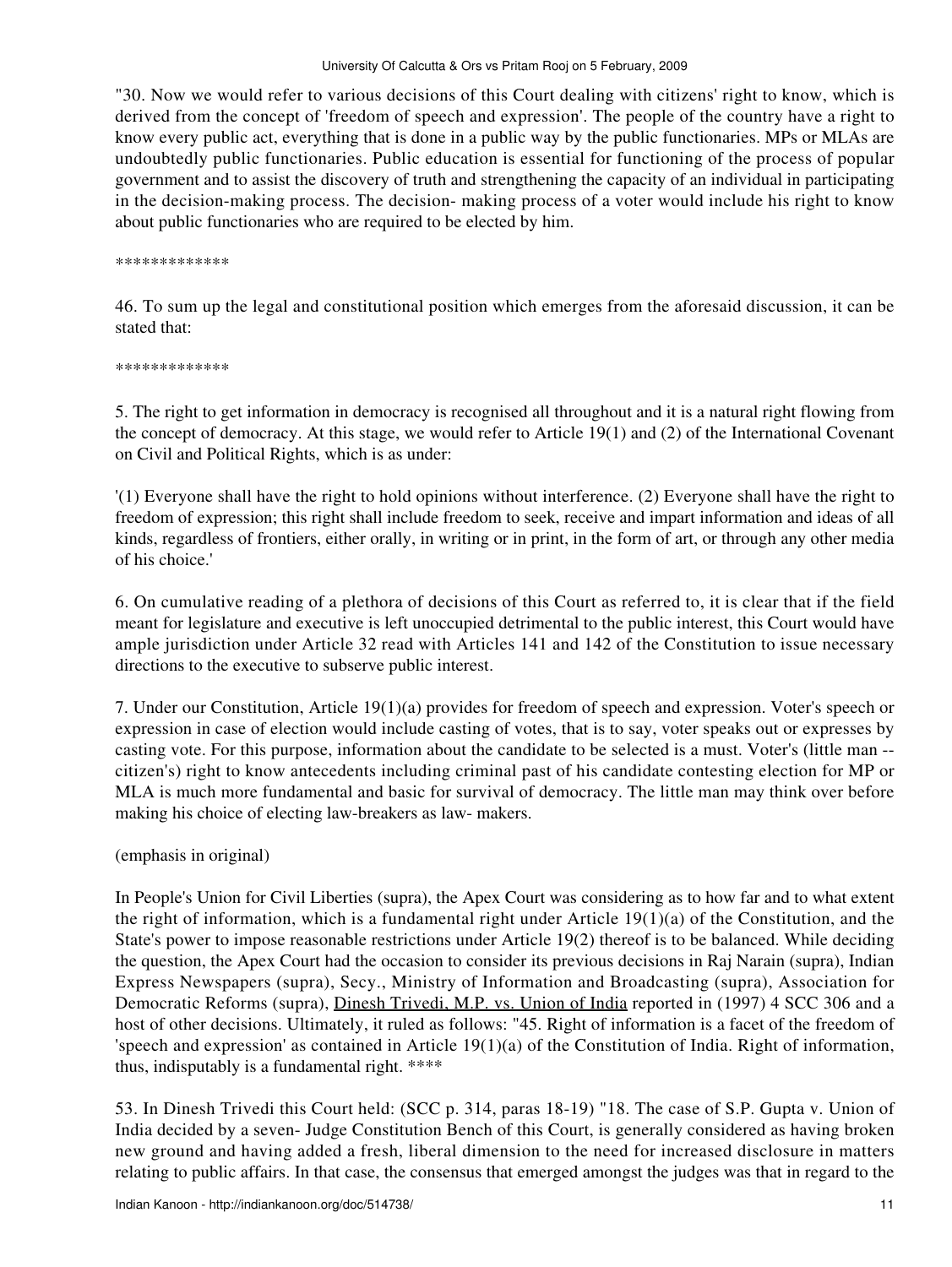functioning of Government, disclosure of information must be the ordinary rule while secrecy must be an exception, justifiable only when it is demanded by the requirement of public interest. The Court held that the disclosure of documents relating to the affairs of State involves two competing dimensions of public interest, namely, the right of the citizen to obtain disclosure of information, which competes with the right of the State to protect the information relating to its crucial affairs. It was further held that, in deciding whether or not to disclose the contents of a particular document, a judge must balance the competing interests and make his final decision depending upon the particular facts involved in each individual case. It is important to note that it was conceded that there are certain classes of documents which are necessarily required to be protected e.g. Cabinet minutes, documents concerning the national safety, documents which affect diplomatic relations or relate to some State secrets of the highest importance, and the like in respect of which the Court would ordinarily uphold Government's claim of privilege. However, even these documents have to be tested against the basic guiding principle which is that wherever it is clearly contrary to the public interest for a document to be disclosed, then it is in law immune from disclosure. (paras 73 and 74 at pp. 284-86)

19. What then is the test? To ensure the continued participation of the people in the democratic process, they must be kept informed of the vital decisions taken by the Government and the basis thereof. Democracy, therefore, expects openness and openness is a concomitant of a free society. Sunlight is the best disinfectant. But it is equally important to be alive to the dangers that lie ahead. It is important to realise that undue popular pressure brought to bear on decision-makers in Government can have frightening side-effects. If every action taken by the political or executive functionary is transformed into a public controversy and made subject to an enquiry to soothe popular sentiments, it will undoubtedly have a chilling effect on the independence of the decision-maker who may find it safer not to take any decision. It will paralyse the entire system and bring it to a grinding halt. So we have two conflicting situations almost enigmatic and we think the answer is to maintain a fine balance which would serve public interest."

(emphasis in original)

\*\*\*\*

58. Every right -- legal or moral -- carries with it a corresponding obligation. It is subject to several exemptions/exceptions indicated in broad terms. Generally, the exemptions/exceptions under those laws entitle the Government to withhold information relating to the following matters:

(i) International relations.

(ii) National security (including defence) and public safety. (iii) Investigation, detection and prevention of crime. (iv) Internal deliberations of the Government.

(v) Information received in confidence from a source outside the Government.

(vi) Information, which, if disclosed, would violate the privacy of the individual.

(vii) Information of an economic nature (including trade secrets) which, if disclosed, would confer an unfair advantage on some person or concern, or, subject some person or Government to an unfair disadvantage.

(viii) Information which is subject to a claim of legal professional privilege, e.g., communication between a legal adviser and the client; between a physician and the patient.

(ix) Information about scientific discoveries."

Authorities are therefore in abundance holding that right to receive information or the right of being informed is implicit in Article  $19(1)(a)$  of the Constitution subject only to reasonable restrictions permitted to be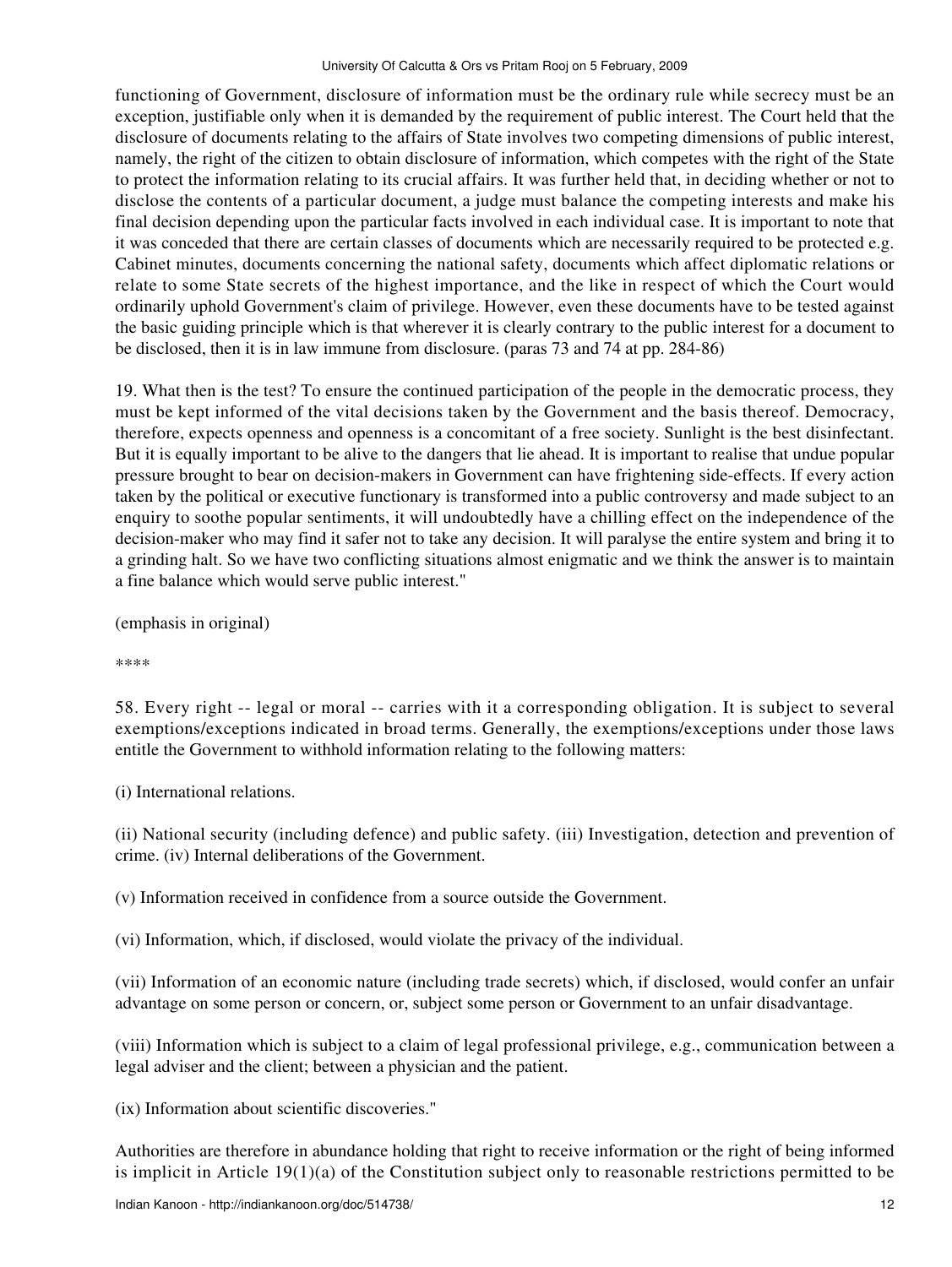imposed by Article 19(2) in the interests of the sovereignty and integrity of India, the security of the State, friendly relations with foreign states, public order, decency or morality, or in relation to contempt of court, defamation or incitement to an offence.

The Parliament had enacted the Freedom of Information Act, 2002. However, it was considered weak and to ensure greater and more effective access to information, the need was felt to make it more progressive, participatory and meaningful. Accordingly, it was decided to repeal the 2002 Act and legislation was proposed to provide an effective framework for effectuating the right of information recognized under Article 19 of the Constitution. It was thereafter that the RTI Act came on the statute book.

The RTI Act has been enacted by the Parliament, while repealing the 2002 Act, for setting out the practical regime of right to information with a view to creating environment of transparency and sharing of information and provide every Indian citizen the basic constitutional and democratic right to gain access to certain information that may be held by public authorities. It primarily seeks to encourage and enhance transparency and accountability while intending to curb corruption. It is well known that corruption thrives on secrecy. Transparency may lead to its eradication and right to information, in its undiluted form, would be an essential tool to prevent corruption. The long title of the RTI Act emphasizes the need for transparency and accountability in the working of every public authority to keep the citizenry informed and to make the Government and their instrumentalities accountable to the governed. While transparent governance is essential to restore accountability and increase efficiency, accountability of the governors to the governed is an essential feature of good governance. It, however, needs to be borne in mind that while all confidential information pertaining to efficient and smooth functioning of the Government and matters of national security cannot be divulged to the masses, the RTI Act seeks to identify and classify such information that may be made readily available to the public and to which the average Indian citizen has a right to ready access in order to preserve the true worth of the country's democratic ideals.

Viewed in the context of the dispute raised before us, applicability of the RTI Act has to be tested.

Insofar as the first issue is concerned, we have little hesitation in holding that an assessed/evaluated answer script of an examinee writing a public examination conducted by public bodies like the WBBSE, the CBSE or the Universities, which are created by statutes, does come within the purview of 'information' as defined in the RTI Act. There is no justifiable reason to construe Section 2(f) of the RTI Act in a constricted sense. Apart from it being a material and thus comprehended within the exhaustive aspect of the definition, an assessed/evaluated answer script is also a document, a paper, and a record. Also, an opinion is comprehended within the definition of 'information'. How it would be relevant for a decision on the proceedings at hand would be discussed at an appropriate stage.

We would now turn our attention to the second issue. There can be no doubt that education is one of the great sources of empowerment, if not the greatest. It is man's thirst for knowledge that a concerted effort to acquire it is noticeable in all spheres of work. School, colleges and universities are centres of advancement of learning. The knowledge a student acquires while he is taught in school, college or university is the foundation for making him equipped in his struggle for survival in this competitive world. Inroads that he makes in unknown territory are based on his conviction acquired from knowledge. Acquisition of knowledge at a particular level in the present system of schooling has to be reflected in answers written by the student while taking public examination. Fair and proper evaluation/assessment of the answers written by the student by the examiners entrusted by the examining body would largely shape his career. Nowadays, unless one is a topper or a ranker, the gates for acquiring more knowledge or securing opportunity to serve would close on him without much ado. The importance of fair and proper evaluation/assessment can, therefore, never be undermined as and when the student makes a forward leap each time he is successful in clearing one public examination after another. The WBBSE, the CBSE and the University are institutions of governance. Can such authorities claim immunity if students, who they govern, ask them to divulge information by giving access to the assessed/examined answer scripts for ensuring transparent governance and thereby an assurance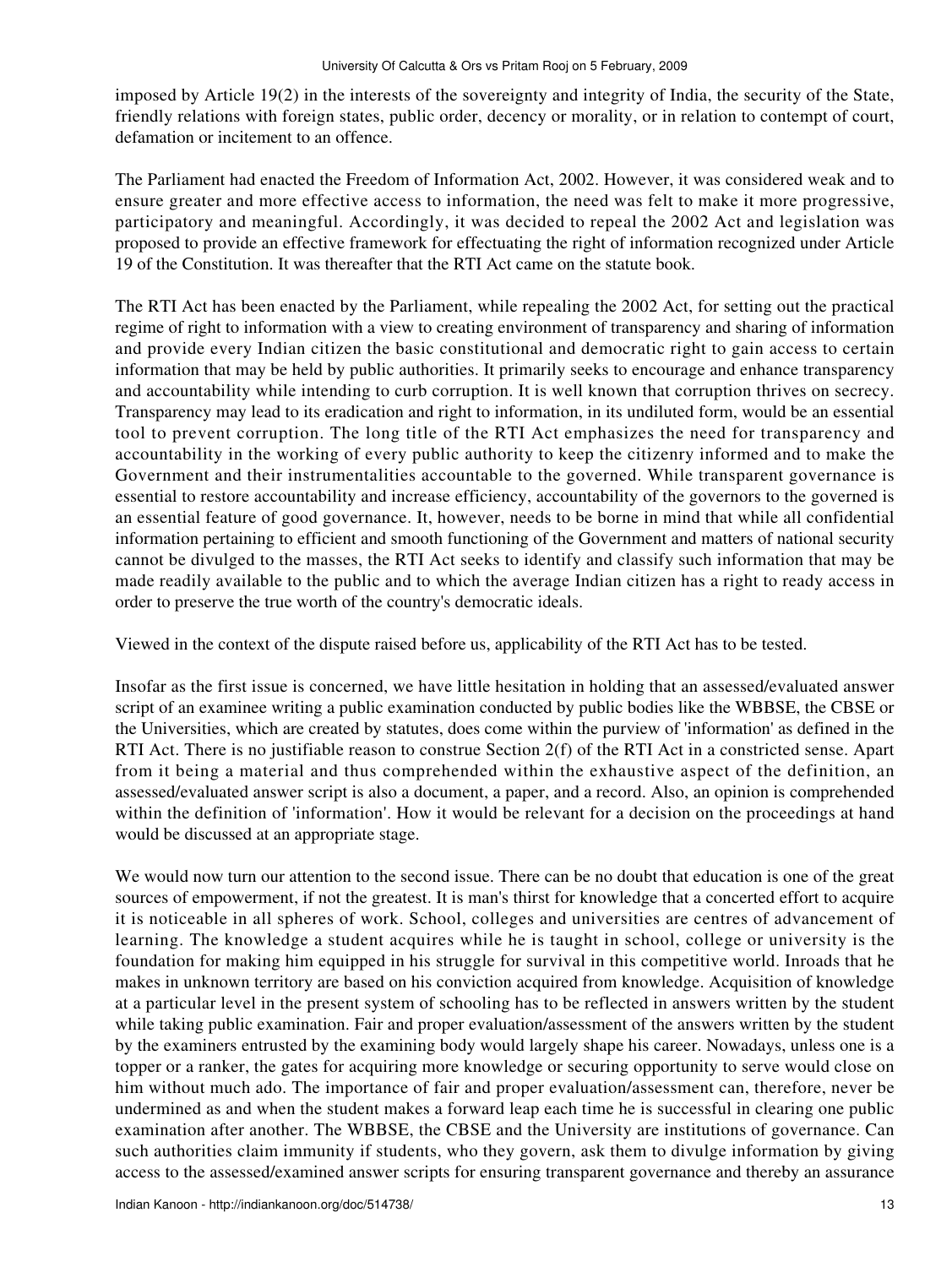of fair, just and proper treatment? First, the issue raised by Mr. Mitra that only those information enumerated in Section 4 is required to be published and, therefore, no other information is required to be furnished by a public authority may be considered. In Canara Bank (supra), a contention similar to the one raised by Mr. Mitra was raised. A complete reply to the aforesaid contention is furnished in paragraph 5 of the decision given by the learned Judge. Paragraph 5 thereof to the extent relevant herein is quoted below:

" \*\*\*\*\*

From a reading of those three sections together, I have no doubt in my mind that the information mentioned in Section 3 is not circumscribed by Section 4 at all. Section 4 only lays down certain obligations the public authorities are required to perform in addition to the duty to furnish information to \*\*\*\*\*\*citizen when requested for. These obligations are to be compulsorily performed apart from the other liability on the part of the public authority to supply information available with them as defined under the RTI Act subject of course to the exceptions laid down in the RTI Act. The information detailed in Section 4 has to be compulsorily published by the public authority on its own without any request from anybody. Further, there is no indication anywhere in the RTI Act to the effect that the 'information' as defined in section 2(f) is confined to those mentioned in Section 4 of the RTI Act. Therefore, I am unable to hold that only information mentioned in Section 4 need be supplied to citizens on request. Hence, I do not find any merit in the contentions of the petitioner in the regard."

We are in entire agreement with the learned Judge that the RTI Act does not contemplate that information as defined in Section 2(f) is confined to those mentioned in Section 4 of the RTI Act and information other than those encompassed by Section 4 need not be furnished to a citizen on request. Having regard to the provisions of sub-sections (2) to (4) of Section 4 of the RTI Act, we are of the firm view that the mandate of sub-section (1) including its various clauses is relatable to the functioning of the public authority in general for discharging its public duties, information in respect whereof ought to be disseminated suo motu as far as practicable and possible within the resources of such authority for facilitating its access to the public. Section 8(1) of the RTI Act provides an exhaustive exemption list and Section 4 thereof cannot be construed to be an additional provision indirectly empowering public authorities to claim exemption from disclosing information to an information seeker. The argument advanced lacks substance and thus is rejected.

The next contention of Mr. Mitra that inspection of answer scripts by an examinee is contrary to the provisions of Regulation 14(4) of the said Regulations which debars inspection of answer scripts by an examinee is now taken up for consideration.

Section 22 of the RTI Act lays down that provisions of the RTI Act shall have effect notwithstanding anything inconsistent therewith contained in the Official Secrets Act, 1923 and any other law for the time being in force or in any instrument having effect by virtue of any law other than this Act. In view of the overriding effect of the RTI Act, a subordinate legislation framed by the WBBSE that clearly is inconsistent with the spirit of the RTI Act cannot whittle down and/or negate a right flowing from it. In view of the provisions of the RTI Act having overriding effect, an examinee is not required to challenge the validity of the said Regulations. The said Regulations, insofar it denies inspection of an answer script, being clearly inconsistent with the provisions of the RTI Act have to be read down to save it from the charge of being ultra vires the provisions thereof.

The further argument advanced by Mr. Mitra, as noticed above, that answer scripts written by examinees taking a public examination are not within public domain and would not serve any public interest have failed to impress us. We have no doubt in our mind that each and every step in a process of examination conducted by the University, the WBBSE and the CBSE are in public domain. In terms of rules/regulations framed by them, answer scripts, either written or not written, cannot be taken out of the examination hall by an examinee. Once the process of writing the examination is over and the answer script is handed over by an examinee to the invigilator for onward transmission thereof to the examiner for assessment/evaluation, the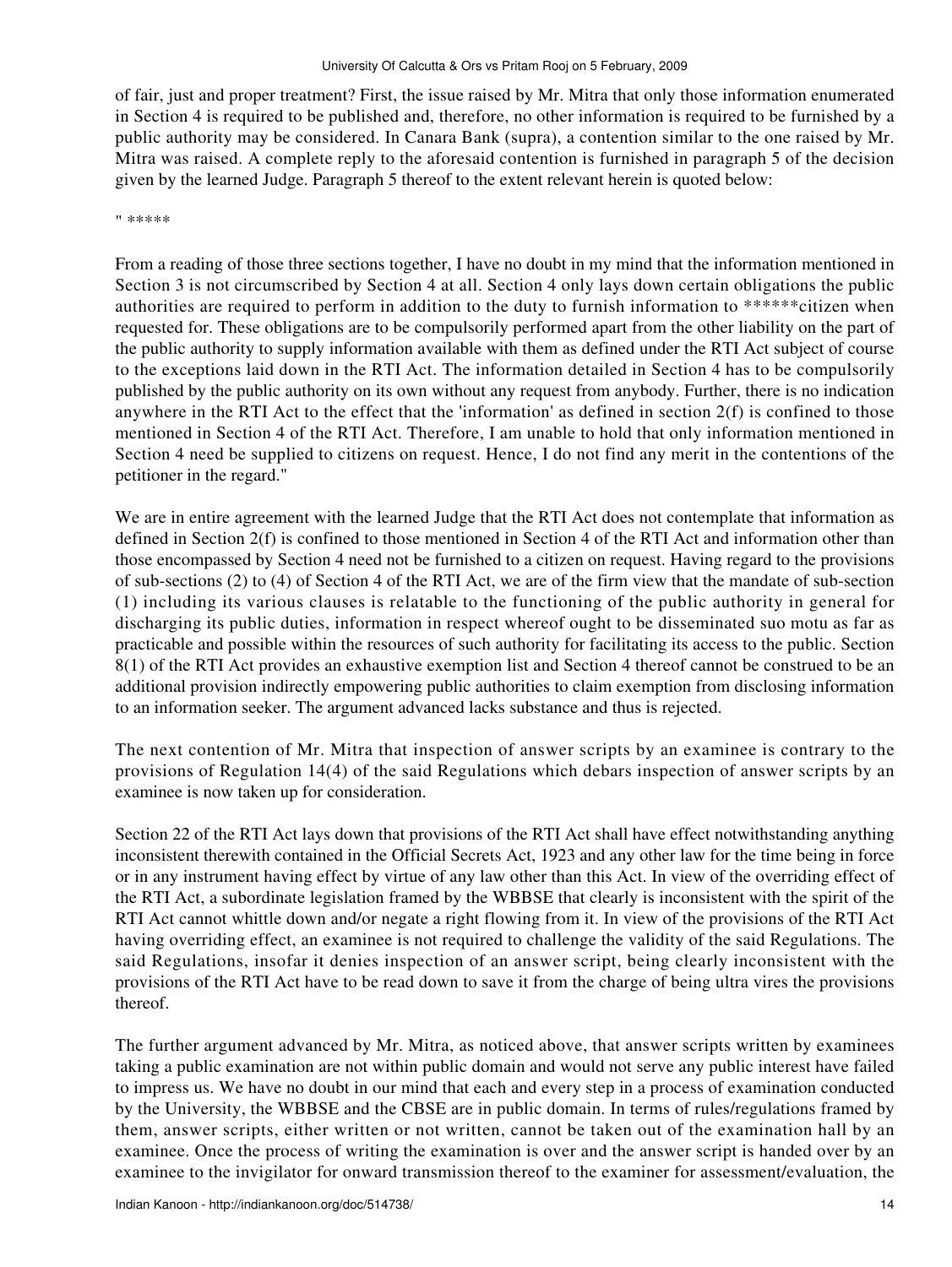answer scripts become the property of the public authority and information in respect thereof, if sought for, cannot be denied on the specious ground that the examinee having answered the questions he knows better than anyone else what has been written on the answer scripts and, therefore, seeking of information in respect thereof would not be within the public domain. Public law element is omni-present in all stages of the process and access to answer scripts thus cannot be denied on the ground as urged.

The University sought to contend before the learned Judge that an answer written by an examinee on the answer script is not information and, therefore, he has no right to claim access to his answer script since it does not amount to a request seeking information that is accessible under the RTI Act. The contention is misconceived as has rightly been held by the learned Judge. According to His Lordship, "in the broader perspective, if a document submitted takes on any marking it becomes a new document" and that "notwithstanding the principle of severability contained in Section 10 of the said Act, the answered paper with or without examiners' etchings thereon is not information exempted any of the limbs of Section 8".

We share the same view. It is quite common on the part of some of the examiners while assessing the merits of answers written by examinees taking a public examination to indicate in the margin deficiency in the answers or redundancy of material comprising the answer. Endorsement in the answer scripts may also reveal what the examiner expected of the examinee and how such expectation not having been fulfilled led to the marks that have actually been awarded. These, in our considered view, are opinions expressed by the examiners while assessing or evaluating an answer script. The provision in Section 2 (f) would contemplate an opinion to be part and parcel of 'information' and the right to have such 'information', if not expressly barred by Section 8 of the RTI Act, would definitely be accessible to a citizen seeking access thereto. As has been held by the learned Judge, a look at the evaluated answer scripts could serve the noble purpose of being acquainted with the mistake committed or getting a clarification of the doubts one may have on getting to know that he has not been awarded marks true to his expectation.

Quite apart, there is no merit in the submission that giving the examinees access to their answer scripts would not serve any public interest. Disclosure of assessed/evaluated answer scripts would definitely be conducive to improvement of quality of assessment/evaluation. Examiners appointed by the WBBSE or the University are not their employees. They are beyond the disciplinary control of the public authorities. If there be any incident warranting penal action, it is open to the public authority not to engage the errant examiner again but their accountability to the respective public body in case of improper or unfair or negligent marking or provision for disciplining them has not been shown. The examiners while assessing scripts are in the position of the judges of the merits of the answers written. There is, however, limited scope of judging their performance. Without demeaning the examiners at all, it may be observed that if an examiner's action is made the subject of public scrutiny it might ensure assessments that are fairer, more reasonable, and absolutely free from arbitrariness and defects. Every person discharging public functions must be accountable to the people and there is no reason as to why the examiners who also discharge public duty should not be made so accountable. This would indeed be a big step towards making all concerned associated with the examination process accountable to the examinees as well as the public authority.

There is also another significant aspect that needs to be noticed. As soon as information becomes accessible an informed decision could be made by a potential litigant, initially dissatisfied with the marks awarded to him, before he takes a plunge to legal recourse. The time, money and effort which are necessarily associated with litigations could be lessened/avoided once greater transparency is assured. Similarly, greater transparency would mean correct, timely and legally sound decisions on the part of the public authorities and its functionaries and thereby the quality of governance, most likely, would improve. Submissions made by Mr. Mitra that since regulations framed by the University and the WBBSE entitle an examinee to ask for review/reassessment and/or scrutiny of his answer scripts access thereto under the RTI Act would not serve any fruitful purpose is again without merit. It is common knowledge that while the entire answer script is reevaluated on merits in case of review, scrutiny is limited only to ascertain whether marks have been awarded for each question answered and whether there is any totaling error or not. However, in terms of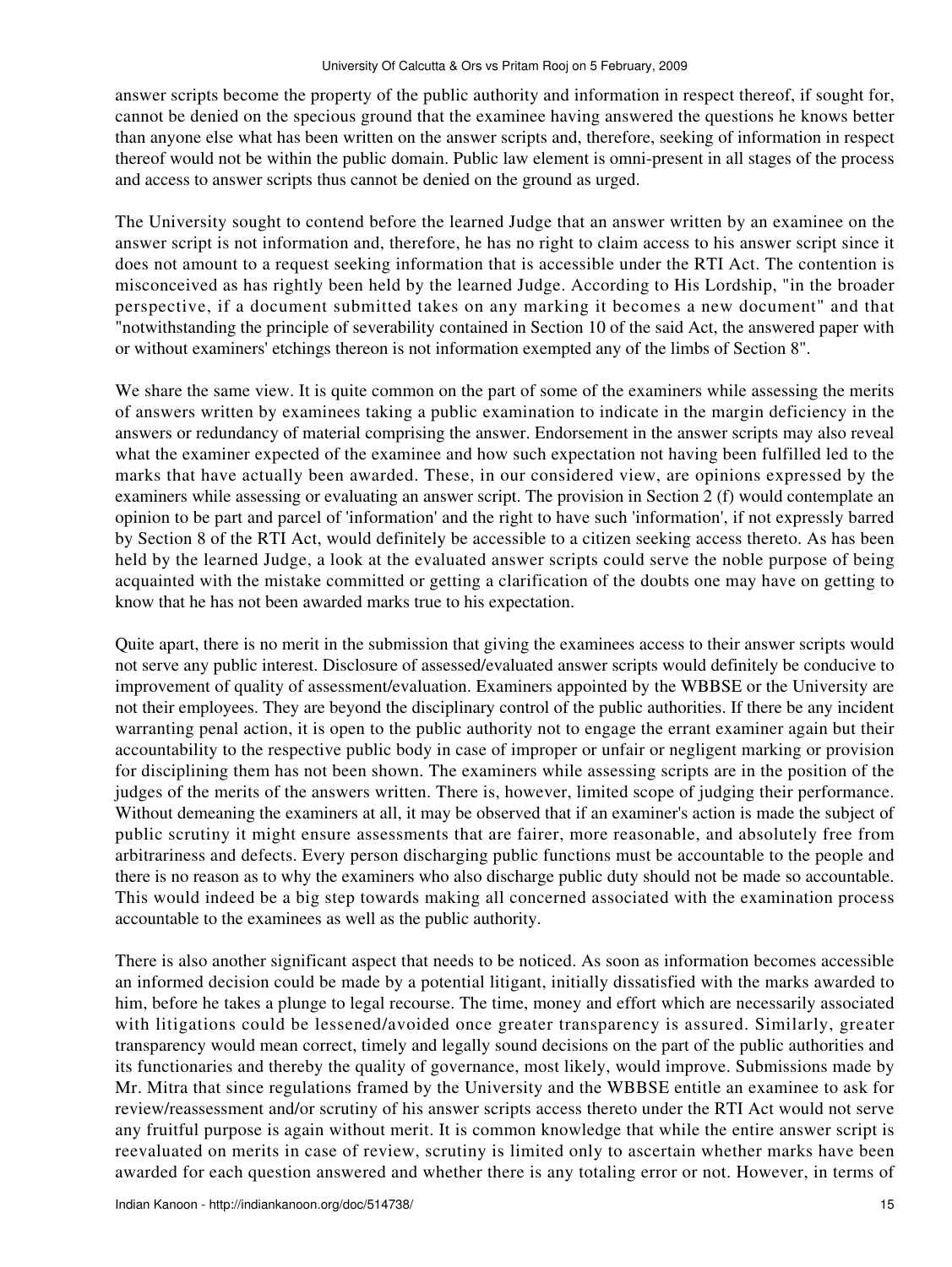Regulation 14(2) of the said Regulations, review/re-examination cannot be asked for by an examinee successful in the examination. However, they are entitled only to apply for scrutiny. Even if there be apparent error in assessment that cannot be rectified on scrutiny in terms of the said Regulations, an examinee would not have any remedy and is likely to suffer for the rest of his life. In terms of regulations of the University, whether one be a successful or unsuccessful candidate, he cannot apply for review/re-examination of all individual papers but it is generally confined to two of the papers of the examinee's choice. Scrutiny is barred where review/re-examination is permissible. Ordinarily, an examinee seeks review of answer scripts pertaining to those papers where marks awarded are low and not to his satisfaction. The purpose of allowing review at times is frustrated because the examinee is unaware as to which of the papers he should apply for review. If access to each and every answer scripts is given to an examinee, that would only effectuate the right to apply for review and render it purposeful. Take the instance of an examinee who according to his estimation of the merits of the answers written by him expects at least 80 % marks in all papers but on being furnished the mark sheet finds that he has secured marks as per his expectation in all but two papers in which he has been awarded 50% marks. Without having access to the answer scripts, the normal reaction would be to apply for review of those scripts in which he has been awarded 50% marks. On revaluation there may or may not be any change. However, in the process, the scripts on which he has been awarded 80% or more marks go unnoticed and even if there be any error in marking a question answered or error in totaling, the examinee would have to bear its consequence for the rest of his life. If all the answer scripts are made open to inspection and an error in a paper on which he has been awarded 80% marks is detected without detection of any error in the papers in which he has been awarded 50% marks, he would definitely have the option of applying for review of even a script on which he has been awarded 80% marks or more. These are the practical difficulties which one can be overcome if applicability of the RTI Act to answer scripts of public examinations is recognised for assuring fairness and transparency. Disclosure, therefore, would very much be in public interest.

We may notice at this stage certain decisions of the Apex Court as also of this Court while an examinee approached the Court feeling aggrieved by the marks awarded in his favour by the concerned examiner.

In Arun D. Desai vs. High Court of Bombay reported in 1984 (Supp) SCC 372, the examinee had challenged the result of his second LL.B. Examination on the ground that it is 'defective, arbitrary and partial'. The Apex Court held that there was no substance in his petition. It was not shown by him how the assessment of his answer books was defective, arbitrary or partial. The Court proceeded to observe that students who fail in their examinations are generally prone to make such allegation to explain their failure and to console themselves with the thought that not they, but the examiners who are to be blamed. In West Bengal Board of Examination for Admission to Engineering, Medical and Technological Degree Colleges and others vs. Dr. Jitendra Lal Banerjee & ors., reported in AIR 1984 Cal 52, it was observed in paragraph 18 as follows:

"In our opinion, there is much substance in the above contentions of the appellants. A writ petitioner is required to give all particulars and the basis of the allegations in support of the prayer for the issuance of the Rule. A mere allegation without any material in support of the same will not entitle a writ petitioner to ask for any assistance from this Court, for, otherwise, any unsuccessful candidate in any examination may file a writ petition alleging that the answer scripts have not been properly assessed by the examiners or that grace marks have been given to a selected few or that the constitution of the body or authority conducting the examination is illegal and invalid without disclosing any basis for such allegations. On such vague allegations unsupported by any material, the Court will refuse to entertain a writ petition."

In Secy., W.B. Council of Higher Secondary Education vs. Ayan Das reported in (2007) 8 SCC 242, the Apex Court ruled as follows: "The courts normally should not direct the production of answer scripts to be inspected by the writ petitioners unless a case is made out to show that either some question has not been evaluated or that the evaluation has been done contrary to the norms fixed by the examining body. For example, in certain cases examining body can provide model answers to the questions. In such cases the examinees satisfy the court that model answer is different from what has been adopted by the Board, then only can the court ask for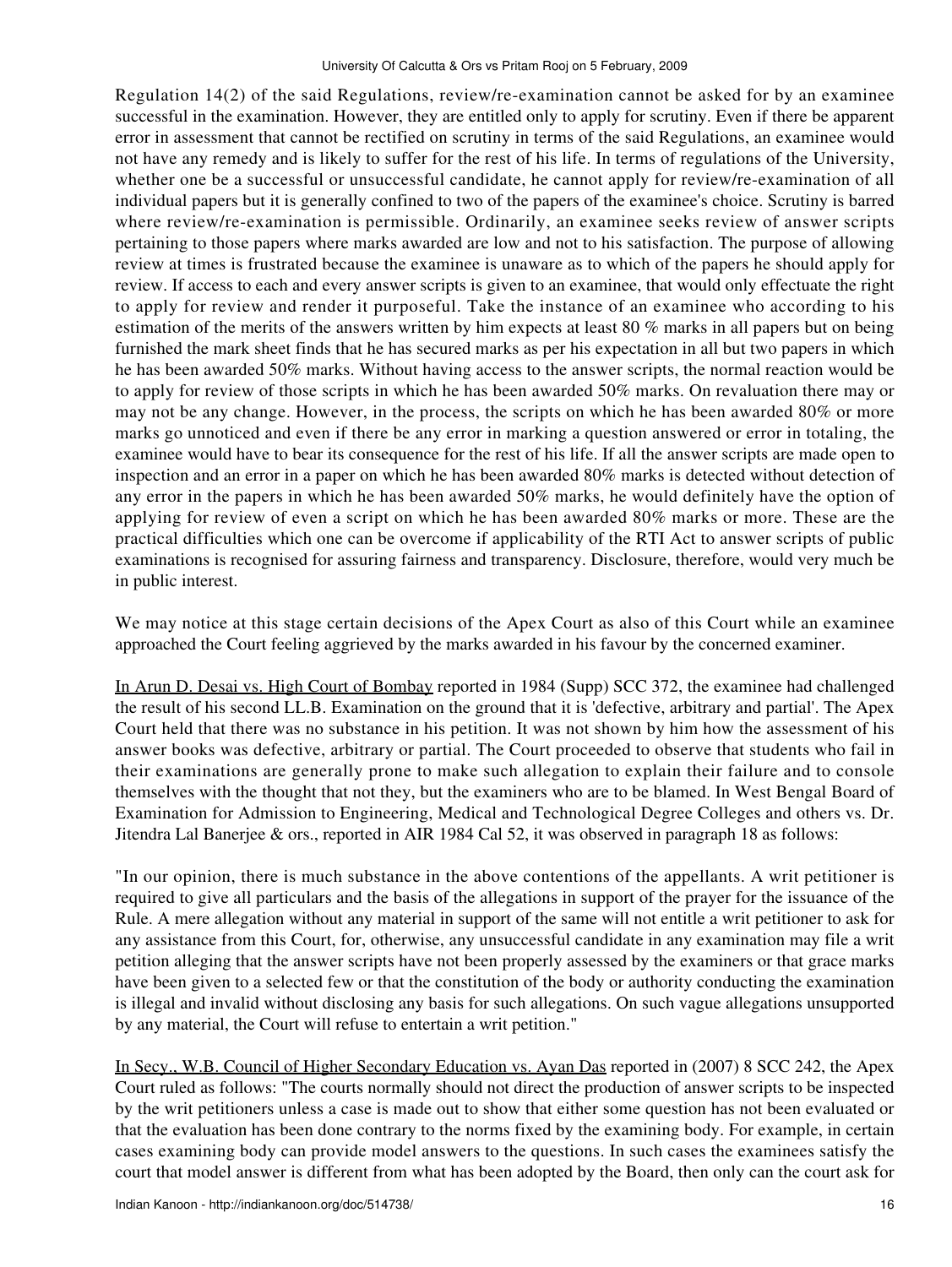the production of answer scripts to allow inspection of the answer scripts by the examinee."

It is understandable that the allegations made in the respective petitions by the examinees alleging that either there was defective, arbitrary and partial assessment or that answers written by them had not been examined properly consistent with the norms fixed by the examining body were not substantiated before the Court by placing relevant materials leading the Court to decline relief to such examinees. In the event by dint of the regulations framed by the examining bodies the examinees are deprived of the opportunity to have inspection of their scripts, it would be impossible for them to project before the Court the defects, the arbitrariness or the partiality in evaluation of scripts by the examiner, if any, and, therefore, access to justice which has been held to be a human right by the Apex Court in its decision reported in (2007) 6 SCC 120 : Arunima Baruah vs. Union of India & ors. would be entirely frustrated. For the reasons aforesaid, there is no reason as to why the provisions of the RTI Act should not be interpreted in a manner which would lean towards dissemination of information rather than withholding the same so as to provide scope to the examinees to place materials before the Court in support of allegations made in their petitions to avoid in limine dismissal.

The final contention raised by Mr. Mitra that a statute should be read in a manner that it does not produce absurd results and lead to palpable injustice is now taken up for consideration. None can possibly dispute the principles of interpretation of statutes called in aid in the decisions of the Apex Court relied on by him. The Courts have been reminded to ascertain the intention of the legislature and then strive to promote and advance the object and purpose of the enactment.

It is well recognised that while the letter of the law is the body, the sense and reason of the law is the soul and that it is not the words of the law but the spirit and eternal sense of it that makes the law meaningful. While one can appreciate the contention of Mr. Mitra that an Act of Parliament cannot be construed to reduce it to rank absurdity, it is equally true that such meaning has to be given to the law as will carry out its object. Amplification of people's right to claim disclosure of information from a public authority and its corresponding obligation to respond and disclose information sans some which are exempt to make it more accountable are the pillars on which the RTI Act is structured to effectuate transparent governance. What Parliament in its wisdom thought it proper to introduce, the public authorities are up in arms and asking us to undo. When an exemption list has been provided by the Parliament as in Section 8(1) of the RTI Act, it is not open to anyone except the Parliament to enlarge or abridge such list. So long the statute remains as it is now, it has to be given full effect. Here we are concerned with conflicting view-points, one is that of the public authorities that applicability and operation of the RTI Act would render the system unworkable and the other of the information seekers to gain access to the answer scripts by reason of the right conferred by it. It is in these circumstances that the statute ought to be construed ut res magis valeat quam perat by the Court. We completely agree with the view expressed in Nokes vs Donscaster Amalgamated Collieries Ltd. reported in [1940] A.C. to the effect that if the choice is between two interpretations, the narrower of which would fail to achieve the manifest purpose of the legislation, a construction which would reduce the legislation to futility should be avoided and the bolder construction ought to be accepted based on the view that Parliament would legislate only for the purpose of bringing about an effective result.

We are of the clear view that construing the provisions of the RTI Act, not in tune with the interests of the information seekers in the present case, would render a beneficial statute ineffective. The Court has to adopt that interpretation which is just, reasonable and sensible. Allowing the RTI Act to have its full play thereby promoting the idea of good and transparent governance even if results in inconvenience to some and has the possibility of rendering a system in vogue unworkable, the inconvenience or hardship caused thereby has to yield to the larger public interest which is sought to be guaranteed by its operation. While the examining bodies do have the responsibility of completing the examinations on time, they must adapt themselves to the fluctuating needs of society rather than cling on to archaic procedures. This is necessary for instilling confidence in the minds of people whom they govern of being able to deliver according to the necessities of changing life.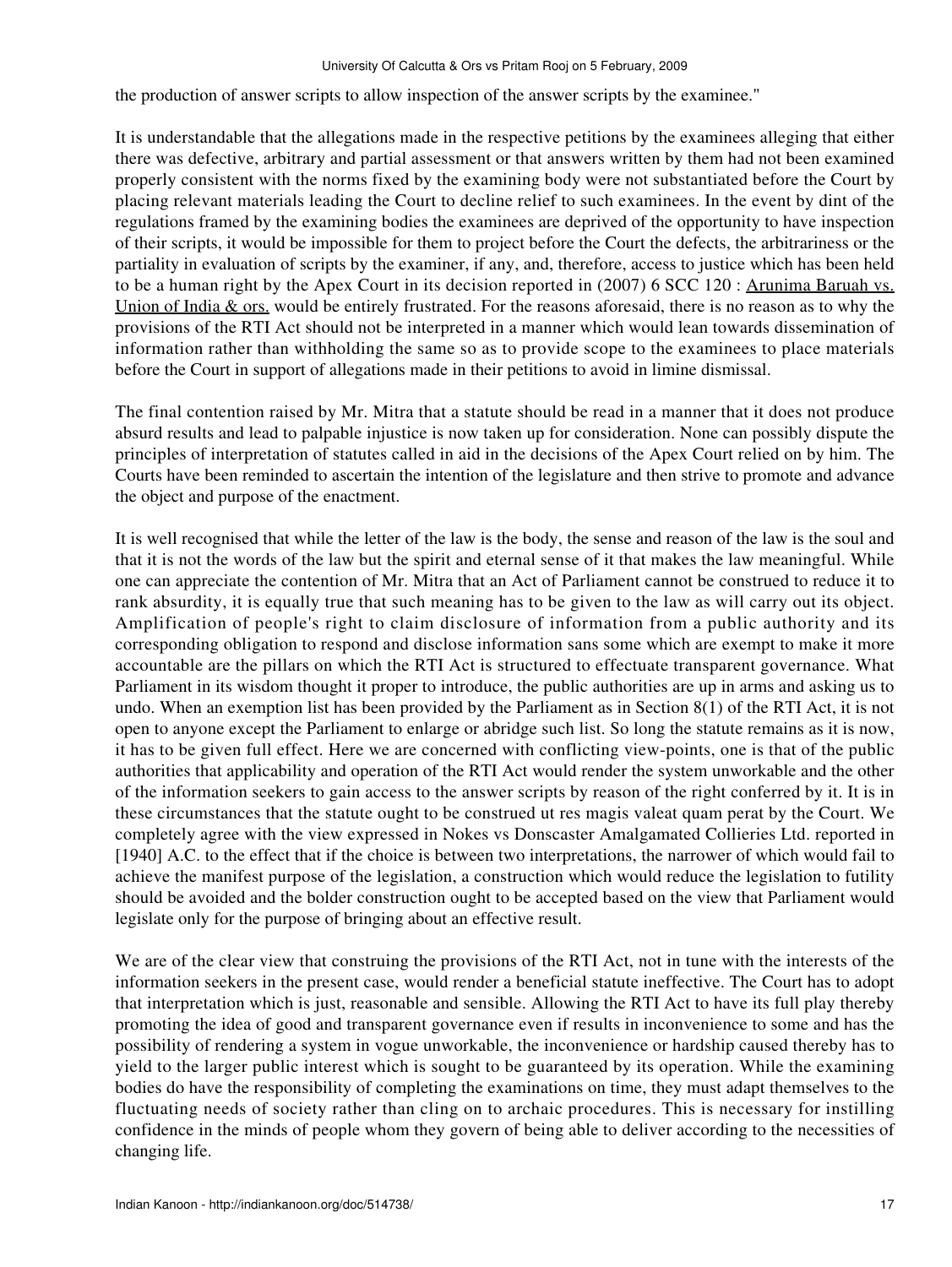All said and done, one cannot lose sight of the Apex Court decision in Martin Burn Limited vs. Corporation of Calcutta reported in AIR 1966 SC 529. Therein, it was observed as follows:

"A result flowing from a statutory provision is never an evil. A Court has no power to ignore that provision to relieve what it considers a distress resulting from its operation. A statute must of course be given effect to whether a Court likes the result or not".

The said observation has been relied on by the Apex Court in its subsequent decision in Life Insurance Corporation of India vs. Mrs. Asha Ram Chandra Ambekar reported in AIR 1994 SC 2148 while holding that "it is true that there may be pitiable situations but on that score, the statutory provision cannot be put aside".

We are afraid, the distress to which the examining bodies may be put to by reason of acceptance of the arguments of the information seekers and negation of their arguments must continue till such time the Parliament in its wisdom comes to their rescue.

It would appear from the judgment and order under appeal before us that the University had heavily relied on a decision of the Central Information Commission (hereafter the CIC) dated 24.04.2007 while considering a similar issue. Considering that public examination conducted by institutions have an establishment section as fool-proof as that can be and their own rules prohibiting disclosure of assessed answer scripts or where such disclosure would result in rendering the system unworkable in practice, the CIC had held that "a citizen cannot seek disclosure of the evaluated answer sheets under the RTI Act, 2005." It was so held on the basis of rationale followed by the Apex Court in Paritosh Bhupesh Kumarsheth (supra) and D. Suvankar (supra). The WBBSE in its petitions though annexed the said order of the CIC, Mr Mitra did not refer to it all in course of his argument. Dr. Chakraborty also did not persuade us to upset the judgment and order under appeal based on the reasoning given by the CIC. But the CBSE in its written notes of argument sought to justify the impugned order passed by it based on the aforesaid order of the CIC.

The CIC in the said order did not hold that an assessed/evaluated answer script would not be information within the meaning of the RTI Act. It did not hold that disclosure of the answer scripts of public examinations conducted by the competent examining bodies are exempt in view of any of the clauses mentioned in Section 8(1) of the RTI Act or the other provisions contained in the other sub- sections of Section 8 thereof. The reason cited by it for not allowing access seems to be that the public authorities in question, viz. the examining bodies have their own in-house procedure to check defects and/or anomalies in assessment/evaluation of answer scripts, they have rules/regulations prohibiting access of examinees to such scripts and that access if allowed would stall the process of finality attached to public examinations. The decisions of the Apex Court referred to in the preceding paragraph also distinctly appear to have weighed in the mind of the CIC in returning the finding it did. We, however, do not feel persuaded to agree with the reasoning given by the CIC. Once it is accepted that an answer script pertaining to a public examination, duly assessed/evaluated, is information within the meaning of the RTI Act, accessibility thereof can be denied to the information seeker only on grounds traceable in the RTI Act and not otherwise. It is not the claim of the examining bodies that in the process of assessment/evaluation of answer scripts of the nature before us, there is no manual work and everything is computerized. Howsoever fool proof the in-house procedure as claimed by the examining bodies might be, that cannot be a guarantee simply because 'to err is human'. Rules/regulations framed by such bodies denying access can hardly be called in aid in view of the overriding and pervasive character of the RTI Act. Inconvenience or unworkability, unfortunately, are not recognized grounds on which refusal could be based. It is preposterous to assume that Parliament was not aware of the ground reality while enacting the RTI Act. That apart, the CIC seems to have proceeded oblivious of the settled law that a decision is an authority for what it decides and not what can logically be deduced therefrom. The Apex Court in its decision reported in AIR 2002 SC 834 : The State Financial Corporation and ano. vs. M/s. Jagdamba Oil Mills and ano. has cautioned that disposal of cases by blindly relying on a decision is not proper and that reliance on decisions ought not to be placed without discussing as to how the factual situation at hand fits in with the factual situation of the decision on which reliance is placed. The decision in Paritosh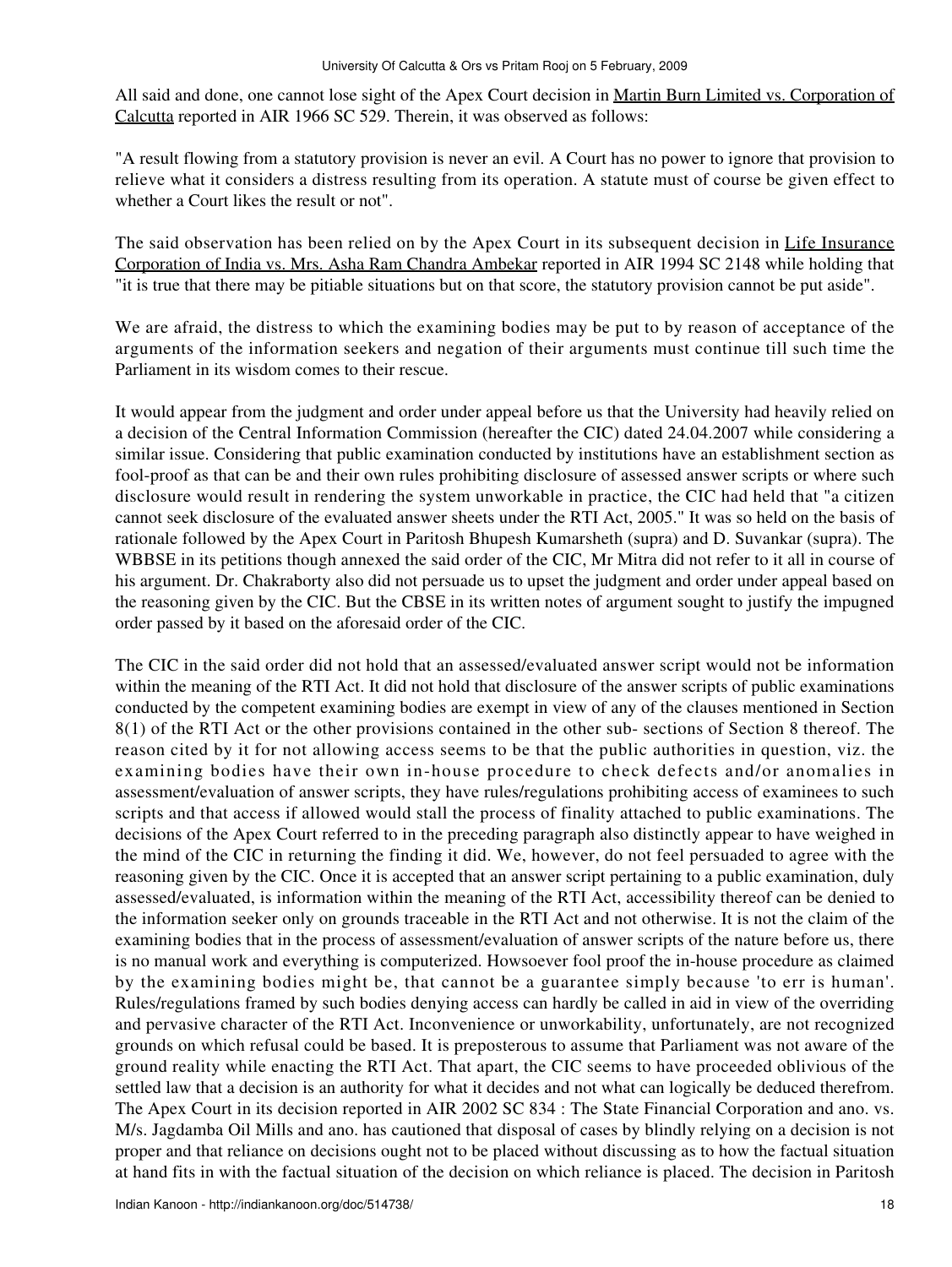Bhupesh Kumarsheth (supra) is pre- RTI Act, having been delivered more than two decades before its enactment. Thus applicability of the law laid down therein in respect of a claim arising out of the RTI Act seems inapposite. Although D. Suvankar (supra) is a post-RTI Act decision, the Apex Court did not have the occasion to consider the issue posed before it in the light of the RTI Act. The rationale behind the said decisions, howsoever justified and logical they might be on the factual situation before the Courts, therefore could not have been applied by the CIC in passing the order dated 24.4.2007.

We find from the judgment rendered on the writ petition of Pritam that the order of the CIC was examined threadbare by the learned Judge and we have no hesitation in endorsing the view expressed therein to reject the contentions advanced on behalf of the CBSE based on such order.

We, however, consider the CIC to be perfectly justified in recommending to the examining bodies furnishing of assessed/evaluated answer scripts to the examinees upon publication of results so as to obviate any apprehension in their minds of unfair or arbitrary marking of the answers written by them. We hope and trust that the day is not far away when the WBBSE, the CBSE and the University shall accept such recommendation.

On a wholesome appreciation of the submissions advanced on behalf of the public authorities, there appears to be a frantic attempt on their part to shield the examiners. But should errant examiners be protected? The CBSE has even cited clause (e) of Section 8(1) as a ground for not allowing inspection of an answer script to any examinee. While we shall deal with this aspect a little latter, we find that the learned Judge has taken pains to consider the understandable attempt of the University to keep the identity of the concerned examiner secret and has suggested a procedure which we find is entirely workable and a complete answer to the apprehension expressed by the examining bodies. There is absolutely no reason to take a different view.

The plea of fiduciary relationship, advanced by the CBSE has not impressed us. Fiduciary relationship is not to be equated with privacy and confidentiality. It is one where a party stands in a relationship of trust to another party and is generally obliged to protect the interest of the other party. While entrusting an examiner with the work of assessment/evaluation of an answer script there is no agreement between the examiner and the public authority that the work performed by the examiner shall be kept close to the chest of the public authority and shall be immune from scrutiny/inspection by anyone. At least nothing in this respect has been placed before us. Since the RTI Act has been enacted to promote transparency and accountability in the working of every public authority and for containing corruption, even if there be such a clause in the agreement between the examiner and the public authority the same would be contrary to public policy and thus void. We have no hesitation to hold that even if there be any agreement between the public authority and the examiner that the assessment/evaluation made by the latter would be withheld on the ground that it is confidential and an assurance is given in this respect, the same cannot be used as a shield to counter a request from an examinee to have access to his assessed/evaluated answer scripts and the RTI Act would obviously override such assurance. Having regard to our understanding of the meaning of the word 'fiduciary', there is little scope to hold that the etchings/markings made on answer scripts by an examiner are held in trust by the public authority immune from disclosure under the RTI Act. We find no force in the contention which, accordingly, stands overruled.

The contention advanced on behalf of the public authorities in relation to opening of floodgates has been ably countered by Mr. Chatterjee by reying on the decision in Coal India Limited (supra) where the Apex Court while negating the contention of the appellant that if the impugned judgment is upheld a floodgate of litigation would ensue had the occasion to observe as follows: "23. The floodgate argument also does not appeal to us. The same appears to be an argument of desperation. Only because, there is a possibility of floodgate litigation, a valuable right of a citizen cannot be permitted to be taken away. This Court is bound to determine the respective rights of the parties".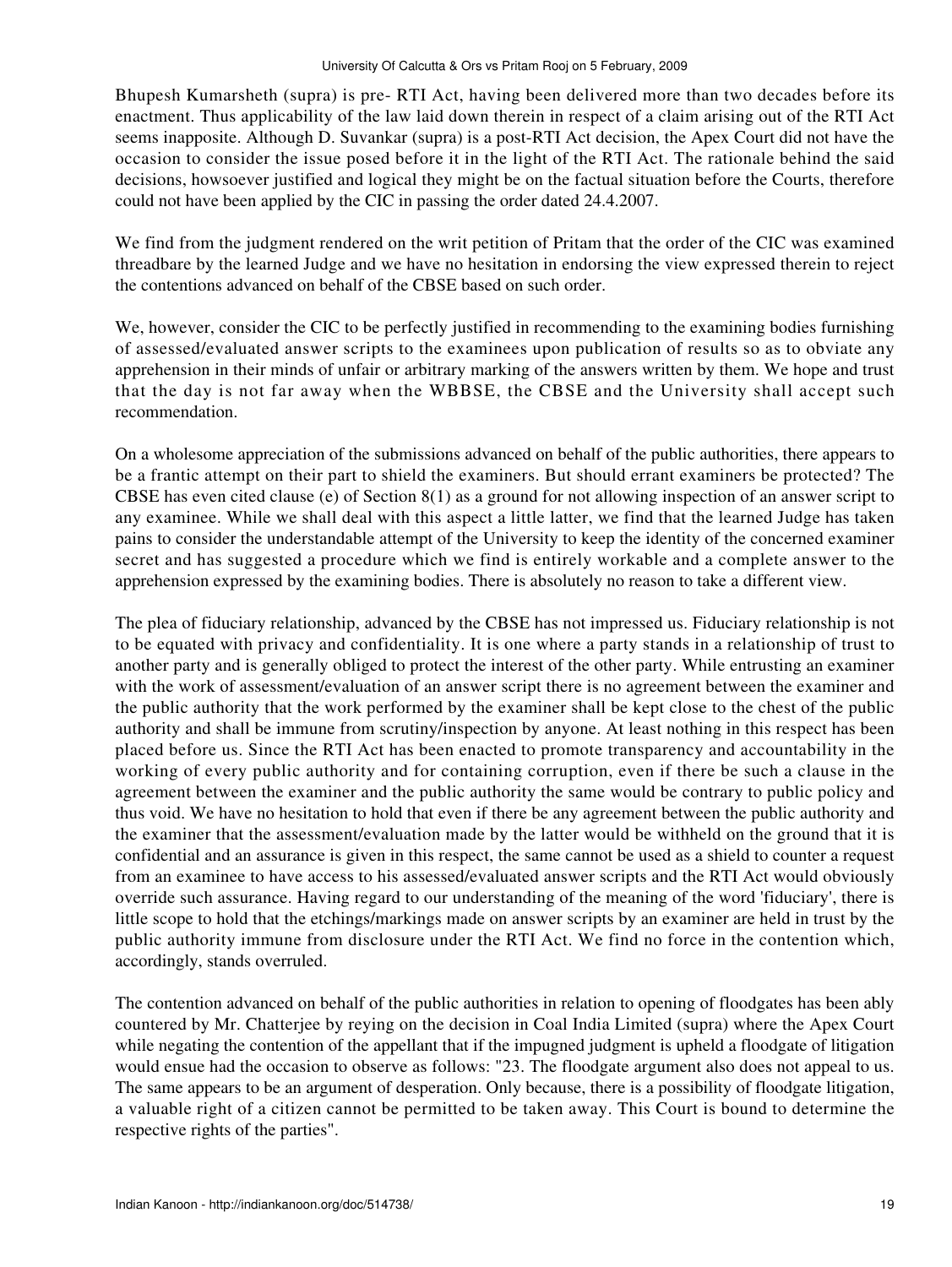However, the argument of Mr. Chatterjee that the word 'examination' in Section 18 of the RTI Act would include examination of the document by an expert appears to us to be fallacious. 'Examination' in Section 18(3)(e) would be limited to examination for ascertaining whether a document is exempt from disclosure or not. We have no hesitation in rejecting the argument. The submission of Mr. Mitra regarding obligation of the public authorities as mandated by Section 8(3) of the RTI Act, however, has substance. We may observe that the RTI Act which obliges the public authority to retain information relating to any occurrence, event or matter which has taken place, occurred or happened twenty years before the date on which any request is made under Section 6 thereof shall be provided to a person, should not be construed in a manner so as to oblige the public authorities to retain the answer scripts for any day in excess of the period mentioned in the relevant regulations for preservation thereof. We hold so being satisfied that preserving answer scripts of lakhs of examinees who take such public examinations conducted by the University, the WBBSE and the CBSE each year for twenty years would work out immense hardship and palpable injustice to them and a meek and mute submission to the plainness of the language has to be avoided to prevent unworkable and undesirable results.

That takes us to the last point, i.e. the argument advanced by Dr. Chakraborty that the learned Judge while deciding the writ petition of Pritam proceeded on the basis of certain concessions purportedly made by him which were actually not made and, therefore, we should set aside the judgment on this point. We have considered the grounds of appeal and do not find a single ground to this effect. The contention has been raised to be rejected. A few words before we conclude our discussion on the second issue supra. We would not be unjustified in taking judicial notice of the Courts of Writ nowadays being flooded with innumerable cases filed by aggrieved parties - particularly students of schools, colleges, universities and other academic institutions, as also participants of various selection examinations conducted by the appropriate bodies for recruitment to public service alleging wrong, improper or unfair marking and gross negligence in the assessment of their written performances which, according to them, ultimately hamper their academic and career progress substantially. Since marginal difference in marks decides placement of candidates in the merit list, the anxiety of the examinees/candidates can well be appreciated. However, success rate of such petitions is not very high considering the fact that the aggrieved parties often fail to demonstrate before the Court as to how the assessment is defective or arbitrary. Yet, situations are not rare where various Courts have called for production of the answer scripts of aggrieved examinees and detected mistakes, at times glaring, in assessment of such scripts or non-awarding of marks commensurate with the assessment made. Though the Courts in appropriate cases have passed orders for re-examination and scrutiny which have resulted in the aggrieved party being awarded his dues, it is often seen that the said relief has come at a time when their losses are beyond repair - a valuable year has been lost or an employment opportunity sorely missed in these fiercely competitive times thereby resulting in untold misery and harassment to them. The RTI Act, therefore, in our considered opinion would act as a buffer to such incidents in future and will help aggrieved parties to get their rightfully deserved relief. It also hopefully will act as a warning for errant examiners and assessors to perform their duties more diligently.

Before parting, we rule that the observation of the learned Judge that the proviso at the foot of clause (j) of Section 8(1) is a proviso to sub-section (1) of Section 8 is not the correct exposition of law and while holding it to be obiter dictum, we would respectfully agree with the decision of the Bombay High Court reported in AIR 2007 Bom 121 : Surupsingh Hrya Naik vs. State of Maharashtra in this regard.

The judgment and order under appeal does not call for interference. The orders impugned in the writ petitions filed by the WBBSE also do not call for any interference. The writ appeal of the University and the writ petitions filed by the WBBSE stand dismissed. The connected writ petition being W.P. No. 208 of 2008 filed by the father of the examinee stands allowed. Inspection shall be granted to the concerned examinees within four weeks from date of receipt of a copy of this judgment, if not already granted.

The order of the CBSE dated 12.7.2008, impugned in W.P. No.18189 (W) of 2008, is set aside. The writ petition stands allowed within a direction upon the CBSE to grant inspection of the answer scripts to the